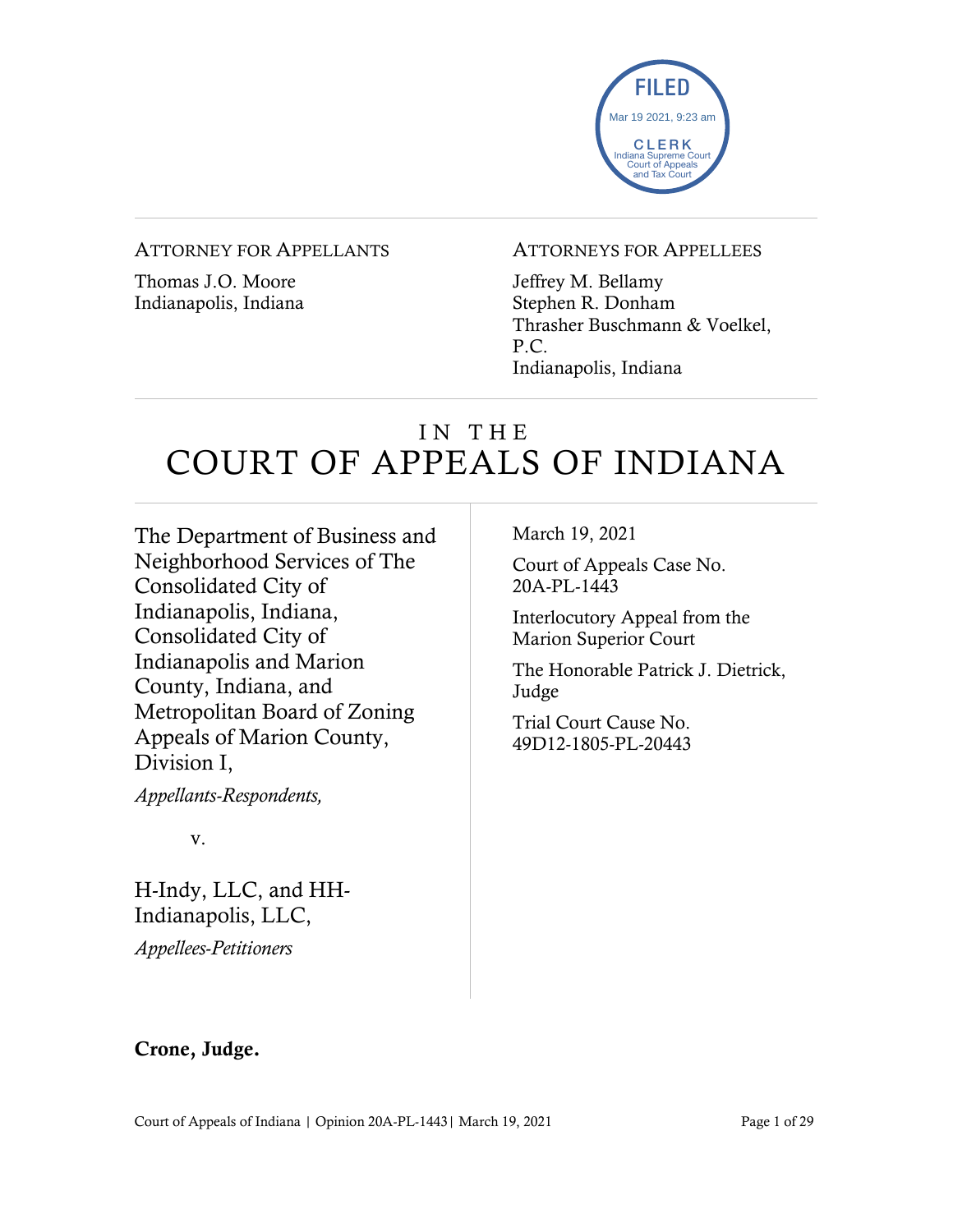### Case Summary

- [1] H-Indy, LLC, and HH-Indianapolis, LLC (collectively Appellees), are affiliated entities, but they took different paths to this litigation. HH-Indianapolis sought to open a retail store (the Site) in Indianapolis and submitted structural and sign permit applications to the Department of Business and Neighborhood Services of the Consolidated City of Indianapolis, Indiana (BNS). BNS determined that HH-Indianapolis's proposed use of the Site was as an "adult entertainment business," which was not a permitted use in the zoning district and required a variance. HH-Indianapolis appealed the BNS's determination to the Metropolitan Board of Zoning Appeals of Marion County, Division I (the BZA). The BZA affirmed the BNS's determination. HH-Indianapolis then petitioned for judicial review of the BZA's decision, alleging that it was arbitrary, capricious, and unsupported by substantial evidence.
- [2] In the meantime, BNS received an email from H-Indy explaining that it had been newly organized to operate the Site in a manner that would not fall within the definition of an adult entertainment business and that it would be filing permit applications. Because the litigation with HH-Indianapolis was ongoing, BNS informed H-Indy that all permit applications related to the Site were on a "litigation hold." Thereafter, H-Indy filed a declaratory judgment action against BNS alleging that BNS violated its constitutional rights by imposing an unauthorized litigation hold on permit applications related to the Site.
- Court of Appeals of Indiana | Opinion 20A-PL-1443| March 19, 2021 Page 2 of 29 [3] The HH-Indianapolis and H-Indy actions were consolidated, and Appellees filed a motion for summary judgment. BNS, the BZA, and the Consolidated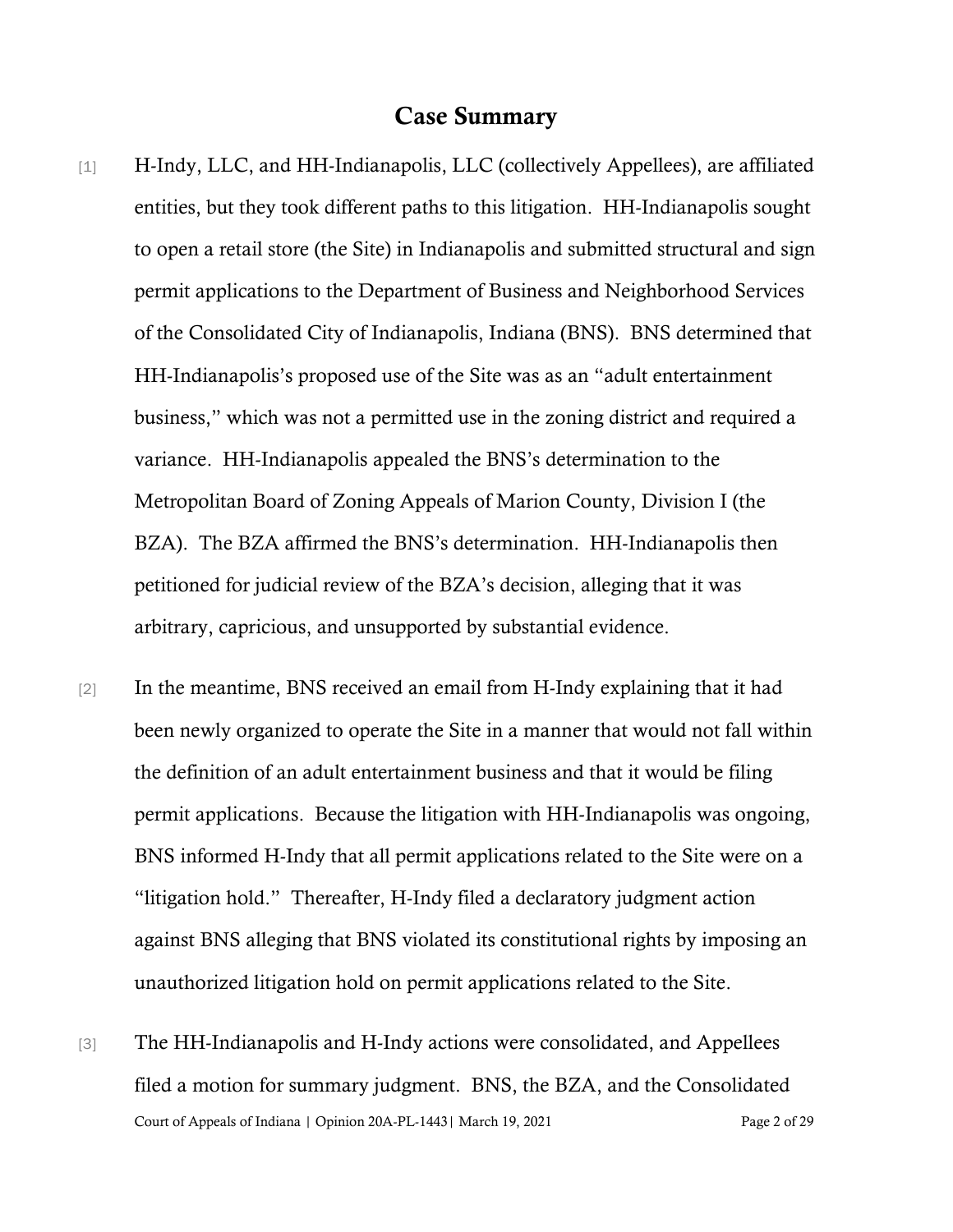City of Indianapolis and Marion County (collectively the City) also filed a motion for summary judgment. The trial court issued an order (Appealed Order) reversing the BZA's decision, ordering BNS to issue HH-Indianapolis the requested permits, and declaring that H-Indy's constitutional rights had been violated by BNS's imposition of an unauthorized litigation hold.

[4] The City now brings this interlocutory appeal, challenging the trial court's reversal of the BZA's decision and the trial court's conclusion that H-Indy's constitutional rights were violated by BNS's imposition of an unauthorized litigation hold. We affirm the trial court and remand for further proceedings.

## Facts and Procedural History<sup>[1](#page-2-0)</sup>

[5] In accordance with our standard of review for summary judgment, the facts most favorable to the non-moving parties follow. HH-Indianapolis is a

<span id="page-2-0"></span> $<sup>1</sup>$  The parties' briefs both present certain deficiencies that have hindered our review. As for the City, it failed</sup> to provide citations to the record in its statement of the case as required by Indiana Appellate Rule  $46(A)(5)$ . Appellees assert that the City's statement of facts is improper, but we disagree. Appellees incorrectly assert that Indiana Appellate Rule 46(A)(6) "obligates [Appellants] to provide a Statement of Facts 'in a light most favorable to the judgment.'" Appellees' Br. at 14. Appellate Rule 46(A)(6) provides that "the facts shall be stated in accordance with the standard of review appropriate to the judgment or order being appealed."

As for Appellees, their statement of facts contains argumentative assertions that are inappropriate in this section. Further, in their argument section, Appellees inappropriately direct us to argument in their motion to strike. Appellees' Br. at 37 n.3. "[A] party may not present an argument entirely by incorporating by reference from a source outside the appellate briefs." *Bigler v. State*, 732 N.E.2d 191, 197 (Ind. Ct. App. 2000), *trans. denied*. Also, Appellees' brief is replete with pejorative comments regarding the City's position, such as accusing it of an orchestrated carnival game, intentional misdirection, sleight of hand, flirting with frivolity, and others. Appellees' Br. at 14, 33, 35, 37, 41, 45, 46, 47, 50, 53, 55, 57. These comments are not only unnecessary and unpersuasive, but they also distract from Appellees' substantive arguments and are unprofessional. *See Lasater v. Lasater*, 809 N.E.2d 380, 404 (Ind. Ct. App. 2004) (noting that unprofessional and disrespectful remarks do little to advance a party's position and do not promote responsible advocacy).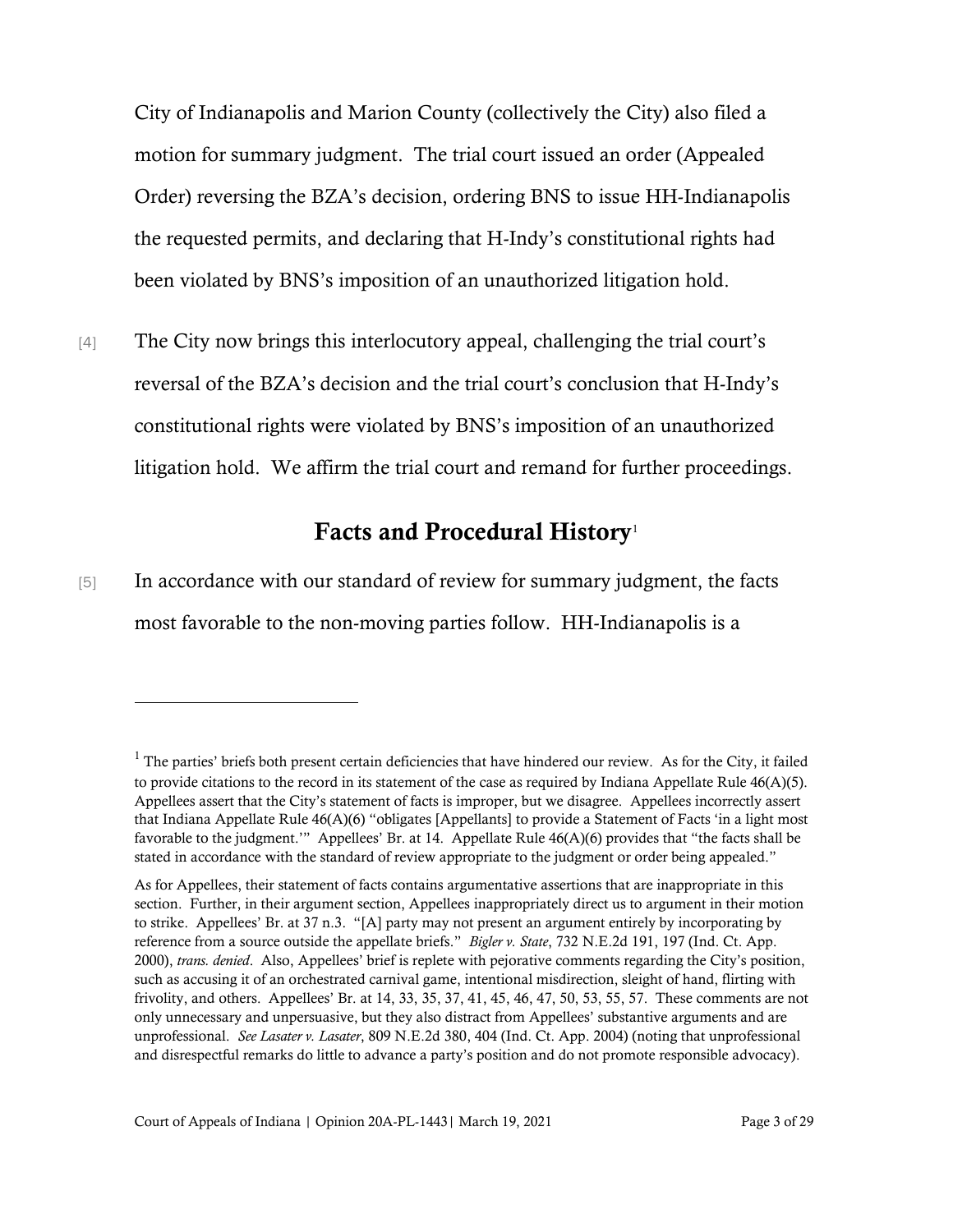subsidiary of HH-Entertainment, Inc. Appellees' App. Vol. 2 at 83. "HH" is an acronym for Hustler Hollywood. HH-Entertainment owns numerous entities and engages in several different businesses under the Hustler Hollywood brand, one of which is retail sales. *Id*. Hustler Hollywood conducts its retail sales in brick-and-mortar stores and on its website. *Id*. at 148.

[6] In July 2016, HH-Indianapolis entered into a lease agreement to rent the Site, commercial property at 5505 East 82nd Street, with the intent to operate it as a retail establishment. The Site is in zoning district C-3, which permits some commercial uses, but does not allow adult entertainment businesses, as defined by the Revised Code of the Consolidated City and County (Code). An adult entertainment business includes an "adult bookstore" and an "adult services establishment." Code § 740-202. We will discuss these terms in more detail in the next section, but for purposes of understanding the factual background, we provide the following brief definitions. An adult bookstore is an establishment having at least 25% of its retail floor space, stock in trade, or weekly revenue consisting of "adult products." *Id*. An adult services establishment is any building that provides "a preponderance of services involving specified sexual activities or display of specified anatomical areas." *Id*.

Finally, the City did not provide all the pleadings and documents necessary for the resolution of the issues raised on appeal as required by Indiana Appellate Rule  $50(A)(2)(f)$ . We thank Appellees for providing additional relevant documents in their appendix.

Court of Appeals of Indiana | Opinion 20A-PL-1443| March 19, 2021 Page 4 of 29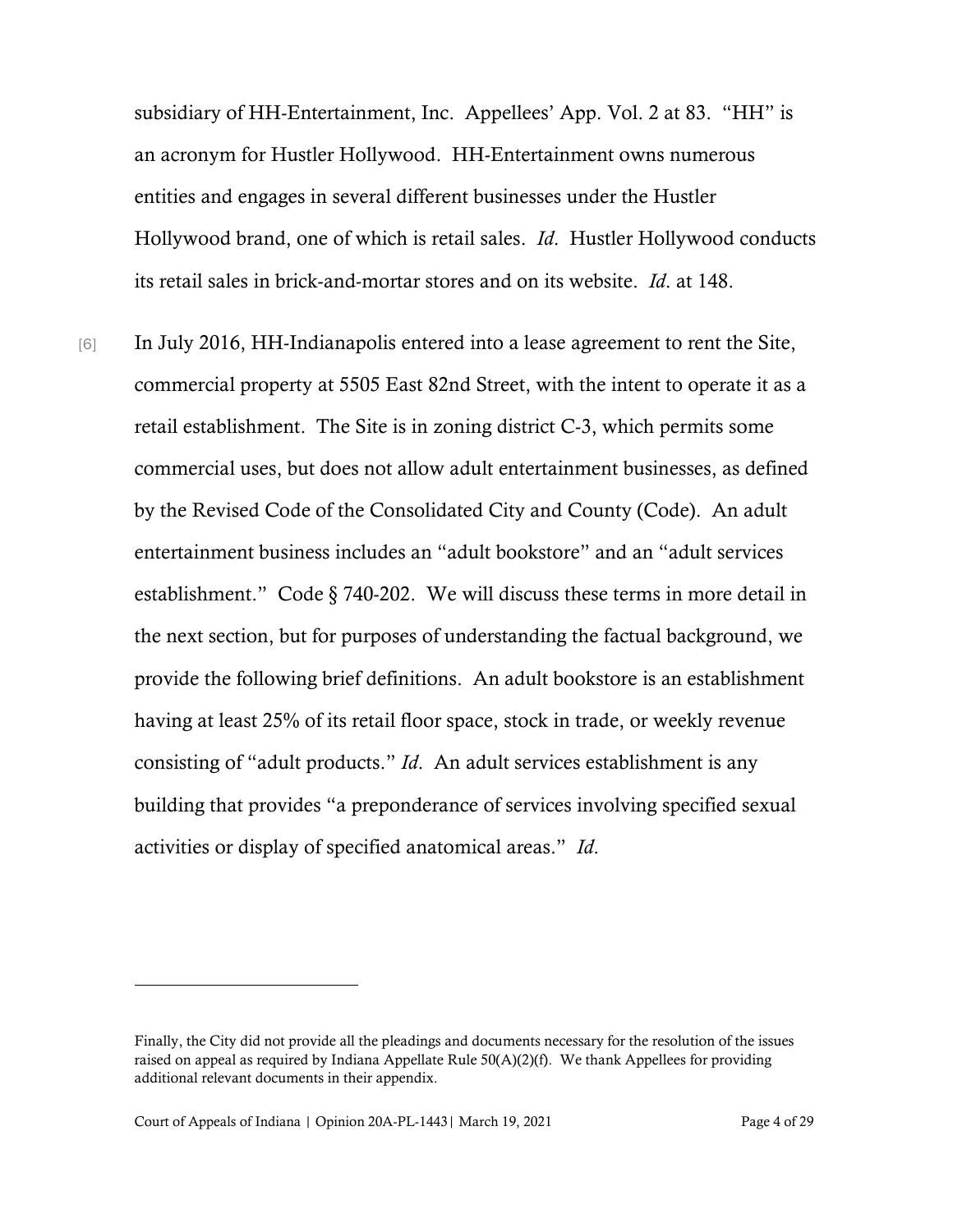- [7] In early August 2016, HH-Indianapolis filed applications for structural and sign permits with BNS to obtain authorization to remodel the Site and hang exterior signs. Appellants' App. Vol. 2 at 225, 231. Upon initial review of the sign application, BNS determined that the proposed use of the Site was possibly an adult bookstore, which was not a use permitted in the C-3 district in which the Site was zoned. *Id*. at 145. On August 24, 2016, Christopher Schuck, the project development analyst supervisor for BNS, sent an email to HH-Indianapolis requesting additional information, including a written plan of operation, a floor plan, and a weekly revenue projection, to determine whether the Site's proposed use was a permissible use in its zoning district. *Id*. at 125.
- [8] On September 7, 2016, HH-Indianapolis emailed Schuck the requested items, including an "Inventory and Sales Breakdown" (Initial Sales Chart), floor plan, and "Description of Business Attachment." *Id*. at 148-50. The Initial Sales Chart showed weekly revenue of 23.9% for "Total Adult" merchandise and 28.8% for "Toys." *Id*. at 148. There were also categories for "General Merchandise," "Sensual Care," and "Books." *Id*. On September 15, 2016, Schuck sent HH-Indianapolis an email with follow-up questions. *Id*. at 124.
- [9] On September 26, 2016, BNS license administrator Ryan Mann sent an email to HH-Indianapolis informing it that he had determined that the proposed use of the Site met the definition of an adult entertainment business. *See id*. at 118 (observing that HH-Indianapolis was in receipt of September 26, 2016 email

Court of Appeals of Indiana | Opinion 20A-PL-1443| March 19, 2021 Page 5 of 29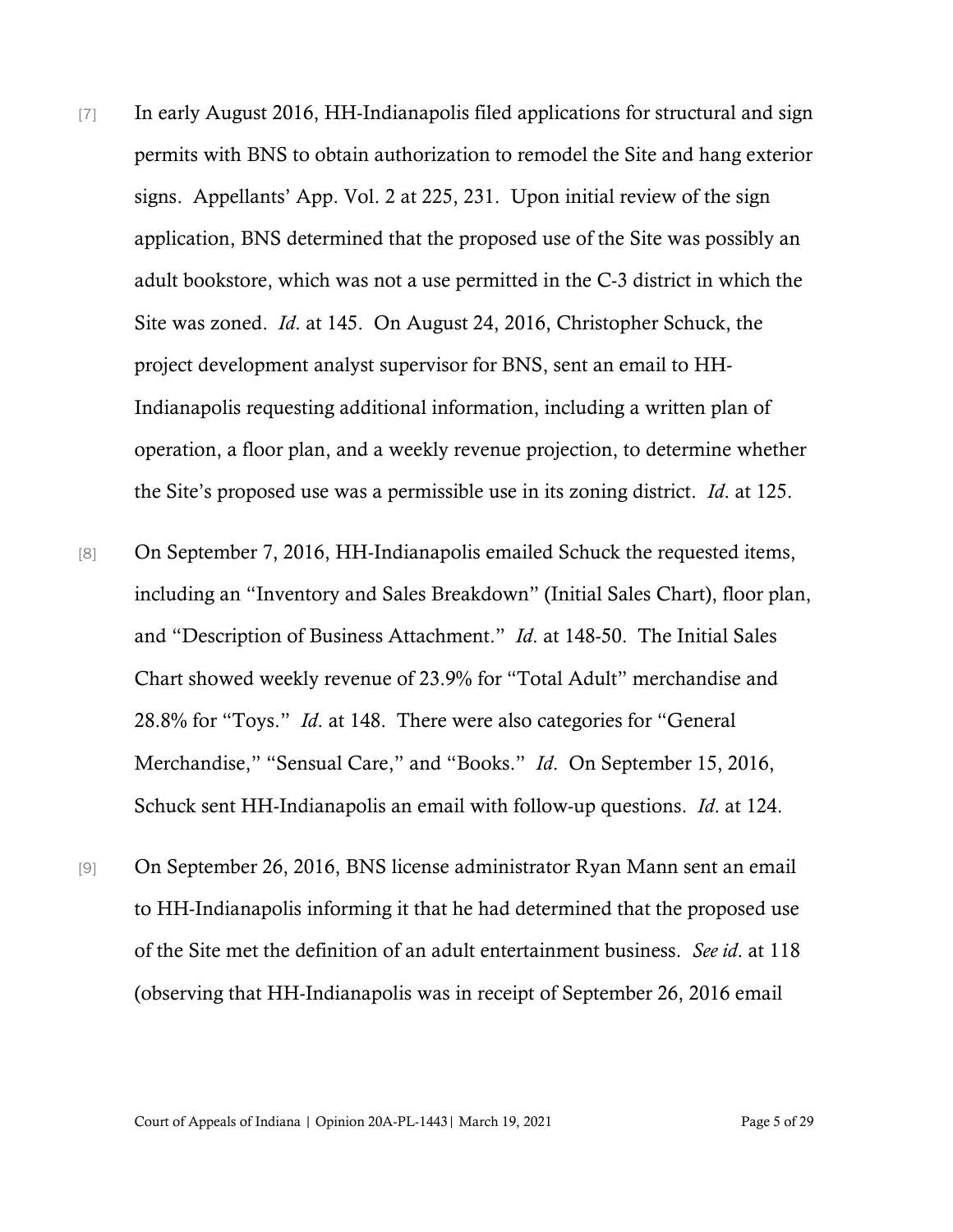from Mann). [2](#page-5-0) On September 28, 2016, HH-Indianapolis sent Mann an email explaining that the documents it had initially submitted to Schuck reflected nationwide averages for Hustler Hollywood stores, including Hustler Hollywood's e-commerce web site. *Id*. Therefore, HH-Indianapolis had prepared and was now submitting documents showing projections specific to the Indianapolis location. The new documents included an "Indianapolis Allocation and Projected Revenue Table" (Indianapolis Revenue Table) and floor plan. *Id*. at 122. The Indianapolis Revenue Table showed that adult products, as defined by the Code, were forecast to make up 12.4% of the store's weekly revenue and take up 8.7% of the retail floor space. *Id*. at 119, 122. HH-Indianapolis also informed Mann that the "Games/Party/Toys" category included "non-phallic shaped massagers, bachelorette games, and other bachelorette party accouterments." *Id*. at 119. The Games/Party/Toys category would account for 5.7% of the store's weekly revenue and take up 3.8% of the retail floor space. *Id*. HH-Indianapolis stated that it did not believe that the Games/Party/Toys category met the definition for adult products as defined by the Code, but that even if it did, the projected total weekly revenue for the two categories combined would be only 18.1%, and the merchandise would take up only 12.5% of the retail floor space. HH-Indianapolis requested that, if its current plans somehow met the definition of an adult bookstore, BNS would provide specifications as to how it determined 25% of floor space,

<span id="page-5-0"></span> $2^2$  The email is not in the record on appeal.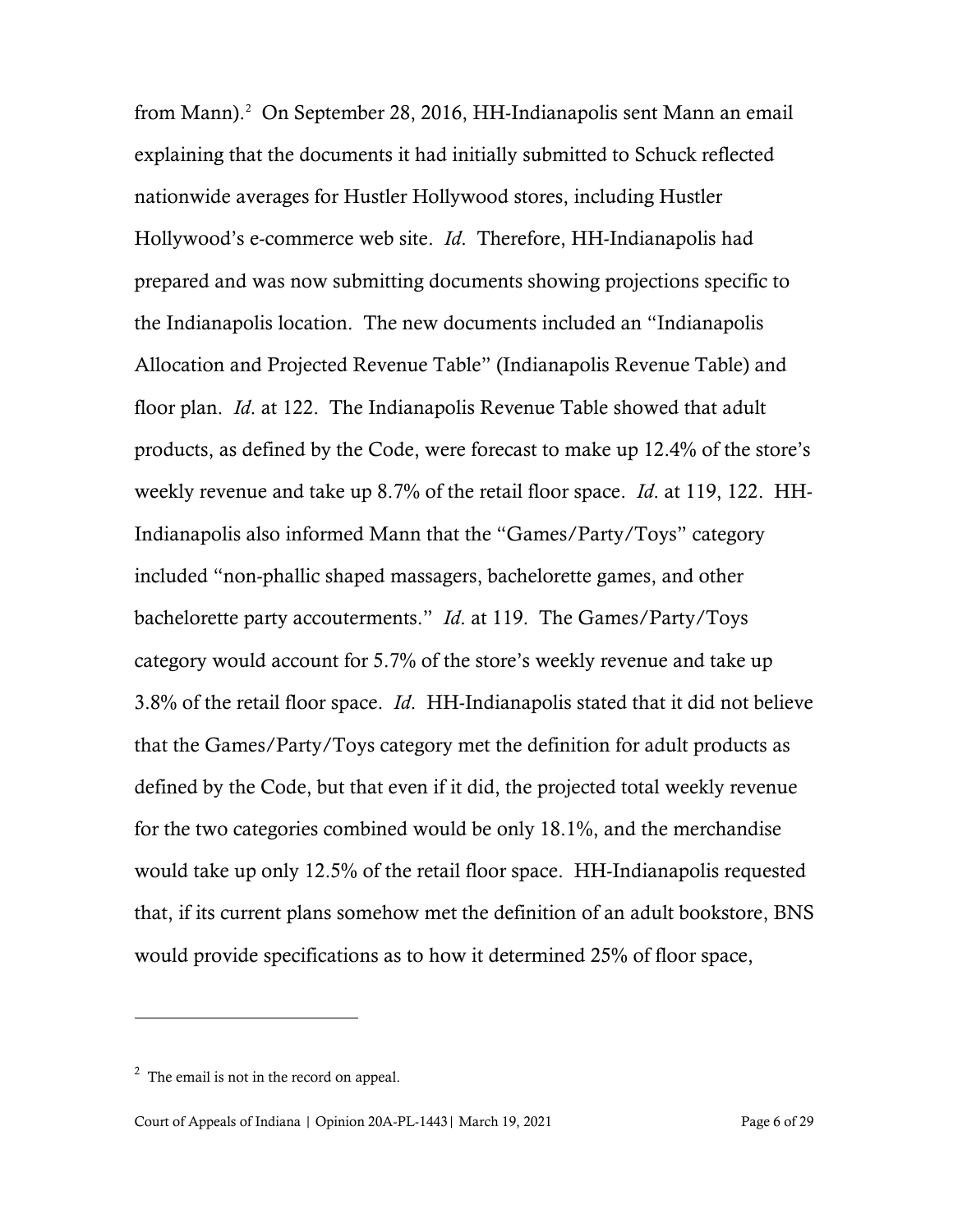revenue, or inventory so that the HH-Indianapolis store could alter its plans. *Id*. at 118.

- [10] On October 4, 2016, Mann sent HH-Indianapolis an email informing it that he had determined that the proposed use of the Site met the definition of an adult entertainment business, which was not a permitted use in a C-3 district and would require a variance. *Id*. at 65-66. Mann provided the relevant Code definitions but did not explain how HH-Indianapolis's proposed use of the Site met any of these definitions.
- [11] On October 26, 2016, HH-Indianapolis appealed BNS's determination that the Site's proposed use met the definition of an adult entertainment business to the BZA. *Id*. at 115-17. In response, BNS submitted a staff report (BNS Report) recommending that the BZA uphold BNS's determination. Appellees' App. Vol. 2 at 138. BNS's recommendation was based on the Initial Sales Chart and associated documents and made no mention of the new Indianapolis Revenue Table and floor plan.
- [12] On December 6, 2016, the BZA held a hearing on HH-Indianapolis's appeal, at which HH-Indianapolis was represented by counsel, remonstrators were represented by counsel, and BNS was represented by a staff member. Counsel for HH-Indianapolis submitted the new Indianapolis Revenue Table and floor plan. *Id*. at 106. He said that the documents initially submitted to BNS were erroneous because they represented chain-wide information and online sales. *Id.* at 106-07. He noted that the BNS Report included references to workshops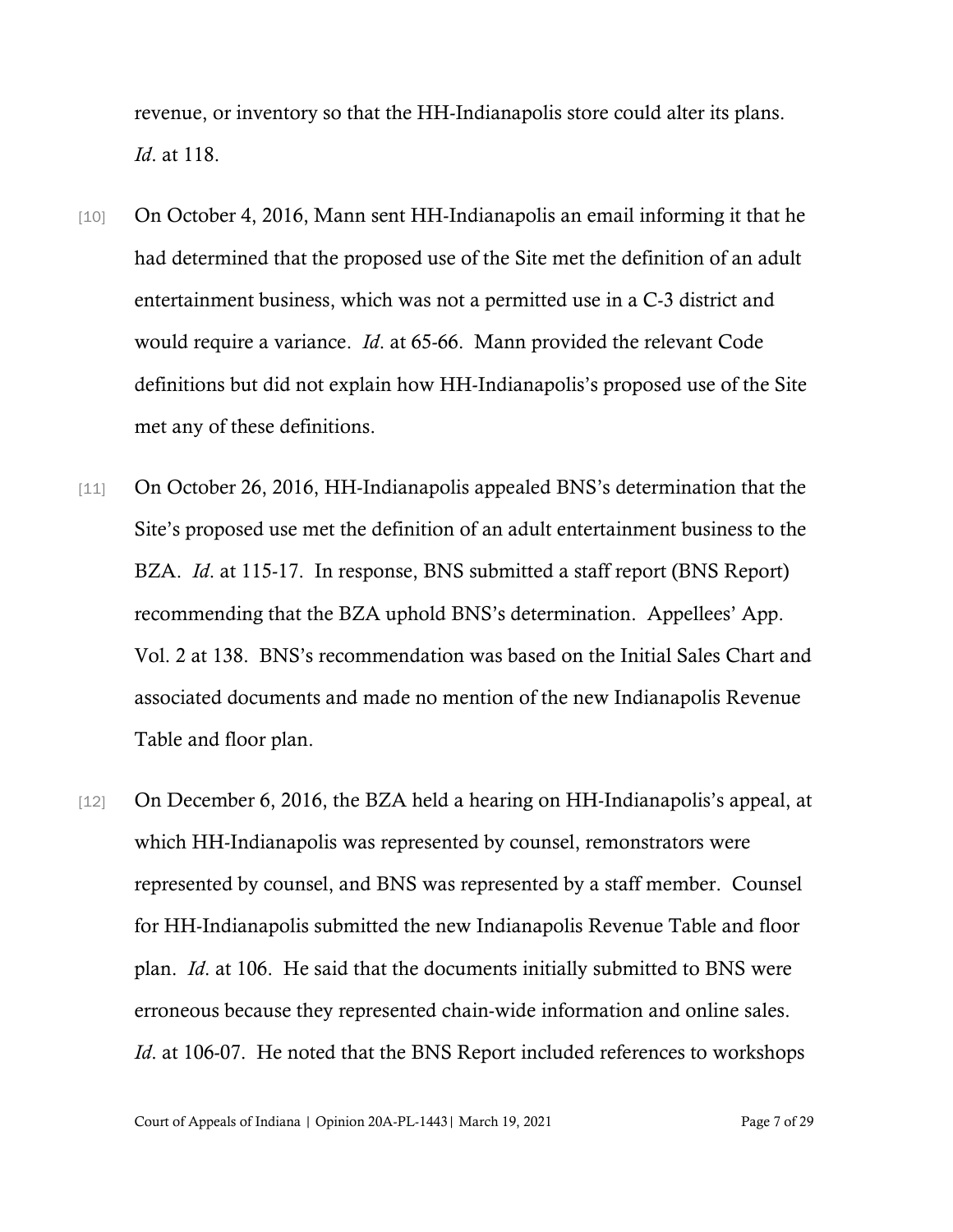that are sometimes held at Hustler Hollywood stores, but that HH-Indianapolis's submissions to BNS had not referenced any workshops, and it had no plans to have workshops. *Id*. at 107. Counsel noted that the BNS Report stated that "marital aids" are sex toys, but he explained that when HH-Indianapolis used that term it was referring to condoms, which by definition are not sex toys. *Id*. at 105-06. He stated that even if marital aids were considered sex toys, the Site would still fall under the 25% threshold that would make it an adult bookstore as shown by the Indianapolis Revenue Table and floor plan. *Id.* at 106. HH-Indianapolis's counsel also stated that it would like to provide City officials with a walk-through of the Site and that it would be premature to deny HH-Indianapolis's applications before it could provide the full scope of what was proposed for the Site. *Id* at 110.

- [13] Counsel for remonstrators argued that the Indianapolis store would be an adult services establishment and in support submitted photographs from other Hustler Hollywood stores. He stated that the Hustler Hollywood website advertised workshops on sexual activities in its stores all across the country and that its Facebook page advertised live demonstrations of its "steamiest couples products." *Id*. at 118. A city councilor, who had visited a Cincinnati, Ohio Hustler Hollywood store, also spoke and submitted photographs from that store showing sex-themed games and novelty items that could be seen through the store window. *Id*. at 120-21.
- Court of Appeals of Indiana | Opinion 20A-PL-1443| March 19, 2021 Page 8 of 29 [14] Finally, a BNS staff member presented BNS's position. He began by explaining that HH-Indianapolis's permits were put on "notice holds" for several reasons,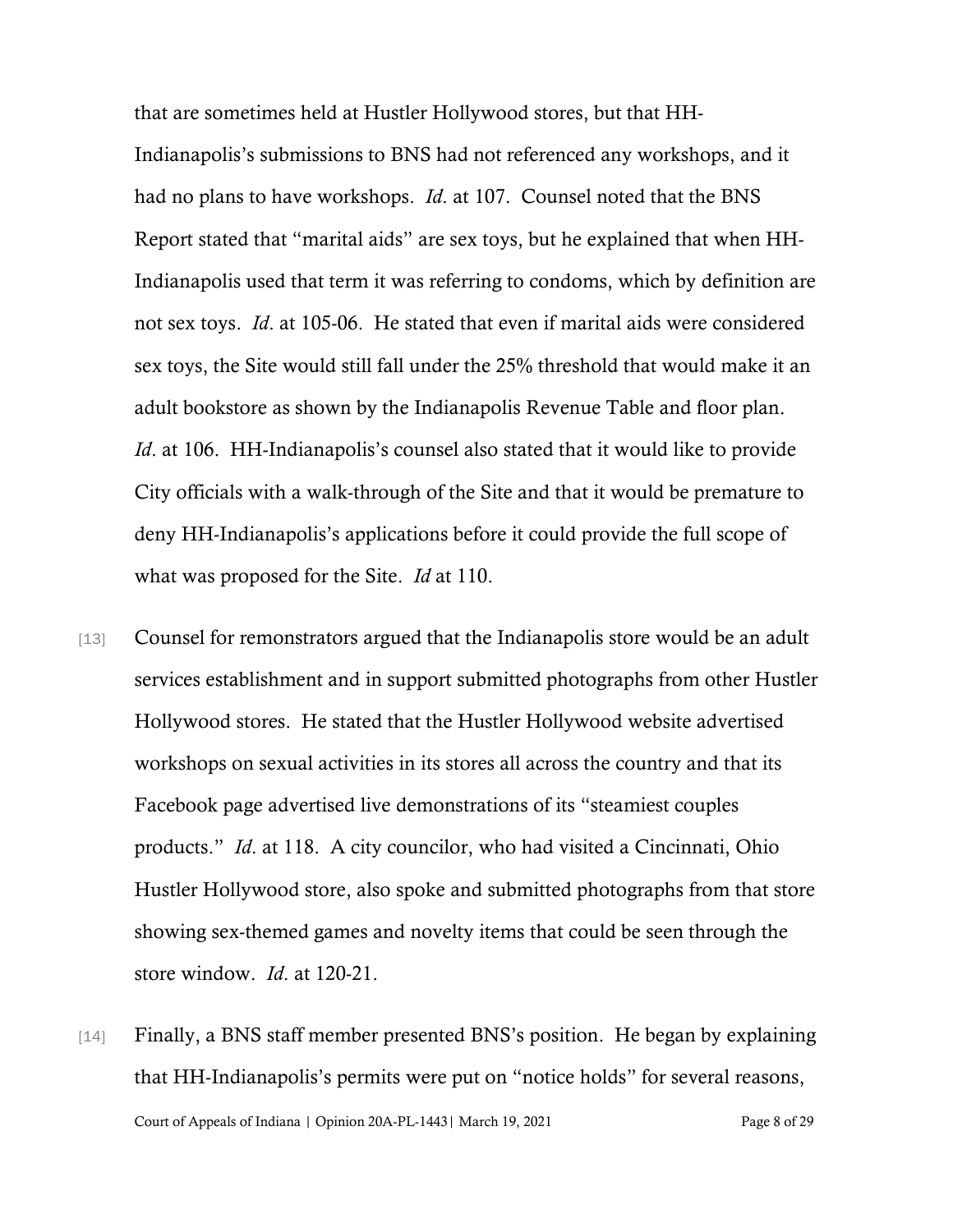including to determine that the proposed use was a permitted use. *Id*. at 123.

"A 'notice hold' allows the permit record to be amended and updated but prevents the permits from being issued." *Id*. at 138. He stated that the initial documents showed that adult products comprised 23.9% of sales, but that other categories such as toys comprised 28.8% of sales. *Id*. at 124. He added that sensual care products were not included in the adult product total, and that when they were added, total adult products would be 37.7% of sales. *Id*. He then argued that HH-Indianapolis's new documents were not credible. *Id*. He noted that adult products comprised 8.7% of floor space, and Games/Party/Toys took up 3.8% of floor space. He noted that books took up 7.1% floor space and argued that it did not seem credible that no books would fall in the category of adult products. *Id*. Similarly, he argued that it was not credible that none of the products in the general merchandise category were not adult products. *Id*. He noted that the category sensual care included marital aids, which were normally defined as sex toys. *Id*. at 124. He contended that the combined total of all these categories exceeded the 25% threshold. *Id*. at 125.

- [15] On February 7, 2017, the BZA issued its Findings affirming the BNS's determination:
	- 1. Based on the evidence submitted, [HH-Indianapolis] failed to meet its burden of proof to show that the proposed use would be a permitted use and would not be an adult services establishment, requiring the grant of a variance of use. The evidence presented did not refute the [BNS's] determination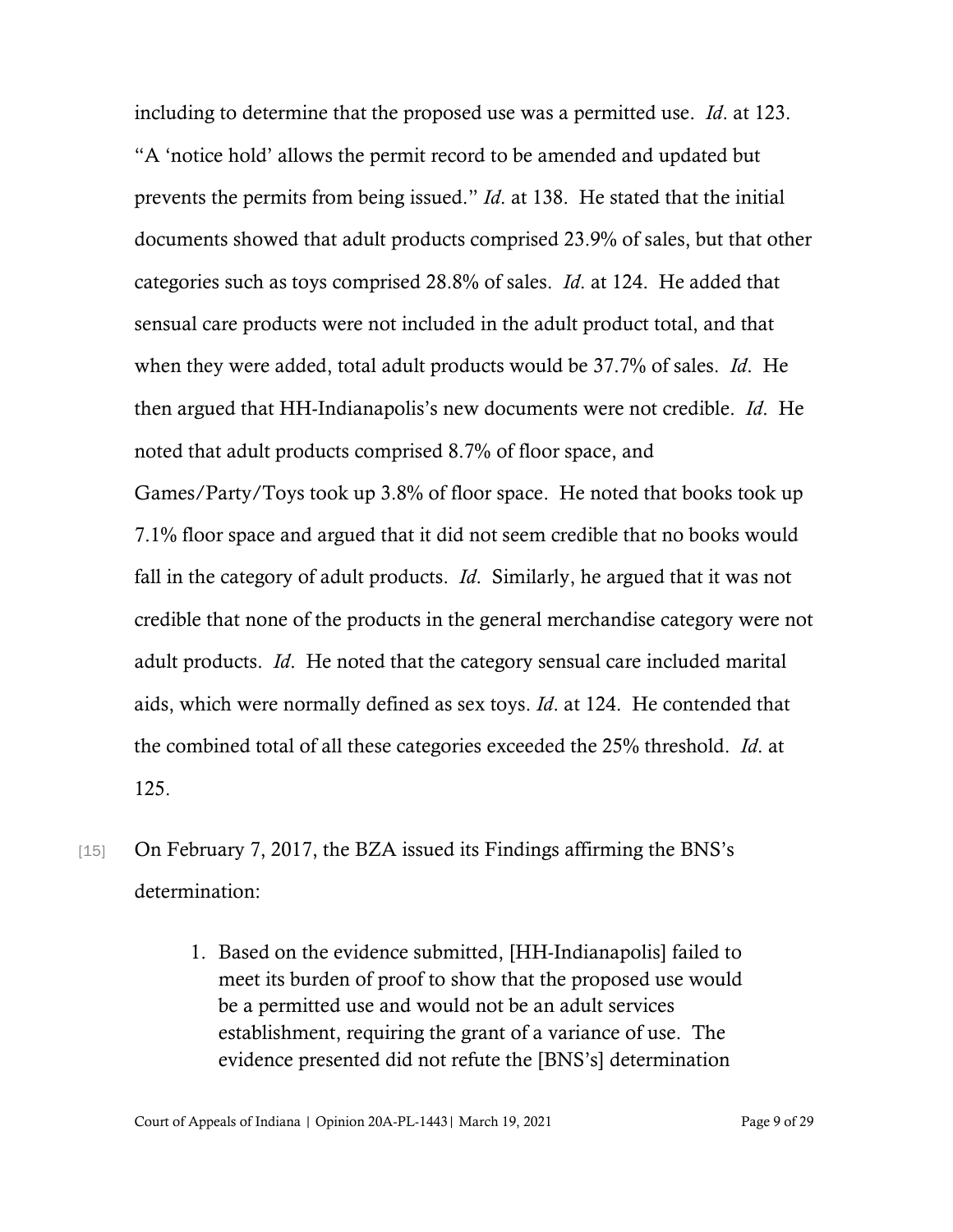that by partitioning off a specialty sales area that would include a variety of adult products, sensual care products, including marital aids (sex toys), and other activities, including the presentation of films, motion pictures, video cassettes, slides, or similar photographic reproductions that are distinguished or characterized by an emphasis upon the depiction or description of specified sexual activities or specified anatomical areas for observation by patrons; or would include live performances by topless or bottomless dancers, go-go dancers, exotic dancers, strippers, or similar entertainers, where such performances are distinguished or characterized by an emphasis on specified sexual activities or specified anatomical areas; a subpart of the overall facility would be created "which provides a preponderance of services involving specific sexual activities or display of specified anatomical areas," thereby meeting the definition of an adult service[s] establishment in the ordinance.

- 2. Based on the evidence submitted, [HH-Indianapolis] failed to meet its burden of proof to show that the proposed use would be a permitted use and would not be an [adult bookstore,<sup>[3](#page-9-0)</sup>] requiring the grant of a variance of use. There was credible evidence that some merchandise was mischaracterized as non-adult in order to stay under the 25% threshold for an adult bookstore or to otherwise be deemed an adult services establishment.
- 3. Based on the evidence submitted, [HH-Indianapolis] failed to meet its burden of proof to show that the proposed use would be a permitted use and would not be an adult services establishment, requiring the grant of a variance of use. Based on contradictory, inconsistent, and recalculated information

<span id="page-9-0"></span> $3$  The BZA used the term "adult services establishment[,]" but we believe that it meant to use "adult" bookstore" here because this finding relies on that definition. Appellees' App. Vol. 2 at 23.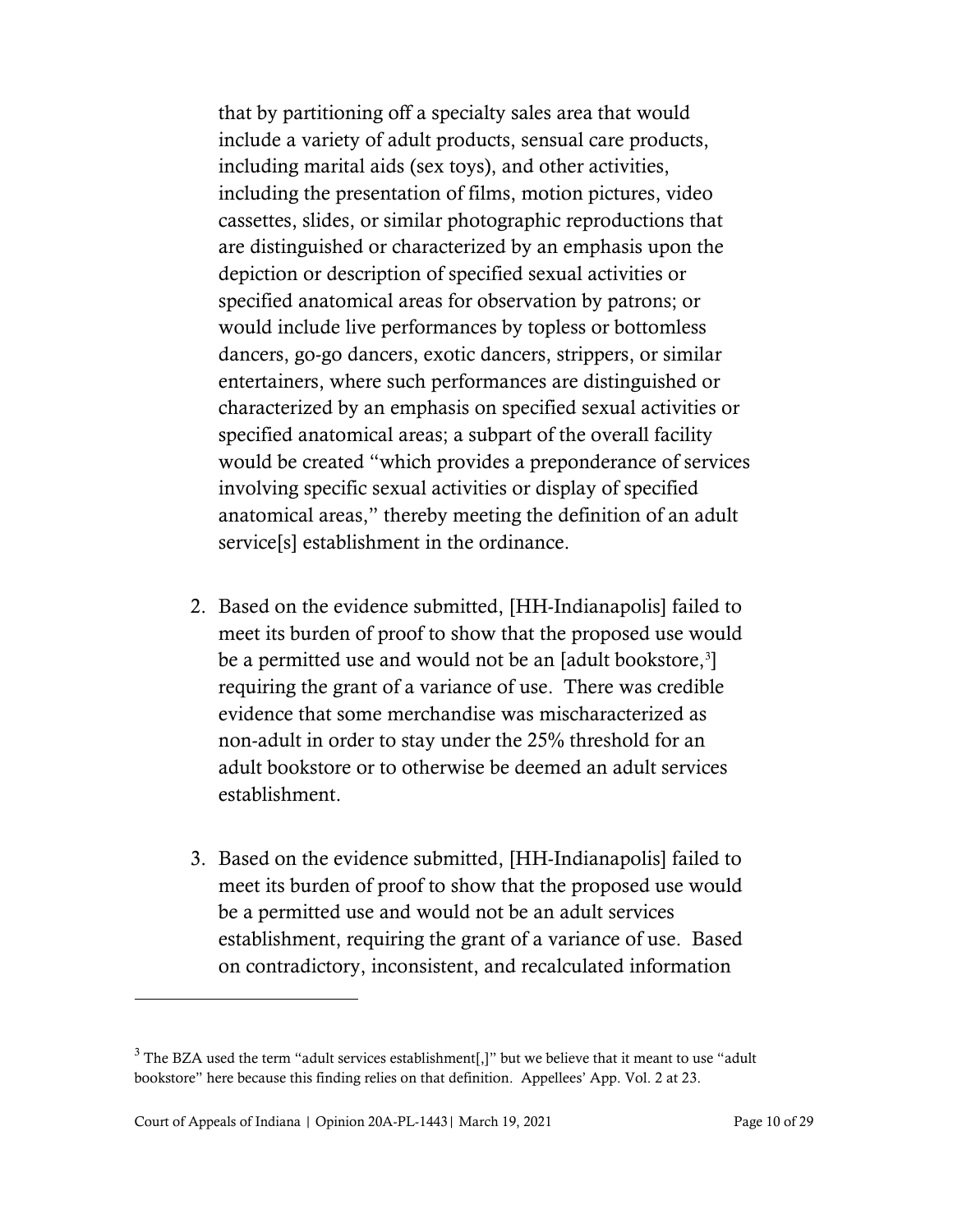provided by [HH-Indianapolis], it was proper for the [BNS] to determine that [HH-Indianapolis's] proposed use is not permitted in a C-3 zoning district and a variance of use would be required for [HH-Indianapolis's] proposed use at this location.

*Id.* at 23 (emphases omitted).

- [16] In early January 2017, HH-Indianapolis filed in the United States District Court for the Southern District of Indiana an original action against Indianapolis and the BZA (Federal Lawsuit) alleging that the Code violated its rights under the First and Fourteenth Amendments of the United States Constitution. The Federal Lawsuit also included an Indiana administrative law claim that sought reversal of the BZA's decision as arbitrary, capricious, and unsupported by substantial evidence. Appellants' App. Vol. 2 at 90. In September 2017, the district court denied HH-Indianapolis's motion for a preliminary injunction. *HH-Indianapolis LLC v. Consol. City of Indianapolis/Marion Cnty., Indiana*, 265 F. Supp. 3d 873, 891-92 (S.D. Ind. 2017). HH-Indianapolis appealed to the United States Court of Appeals for the Seventh Circuit.
- Court of Appeals of Indiana | Opinion 20A-PL-1443 | March 19, 2021 Page 11 of 29 [17] While the Federal Lawsuit was ongoing, HH-Entertainment's Vice President of Retail Operation Philip Del Rio "oversaw the formation of [H-Indy], a subsidiary of HH-Entertainment, Inc., to reorganize ownership of the Site" and "operate the Site for a retail business that would operate far below all of the [Code's] 'adult' standards." Appellees' App. Vol. 2 at 82, 88. On November 3, 2017, H-Indy sent an email to BNS explaining that H-Indy, "a newly organized entity," was launching a new concept store for the City of Indianapolis at the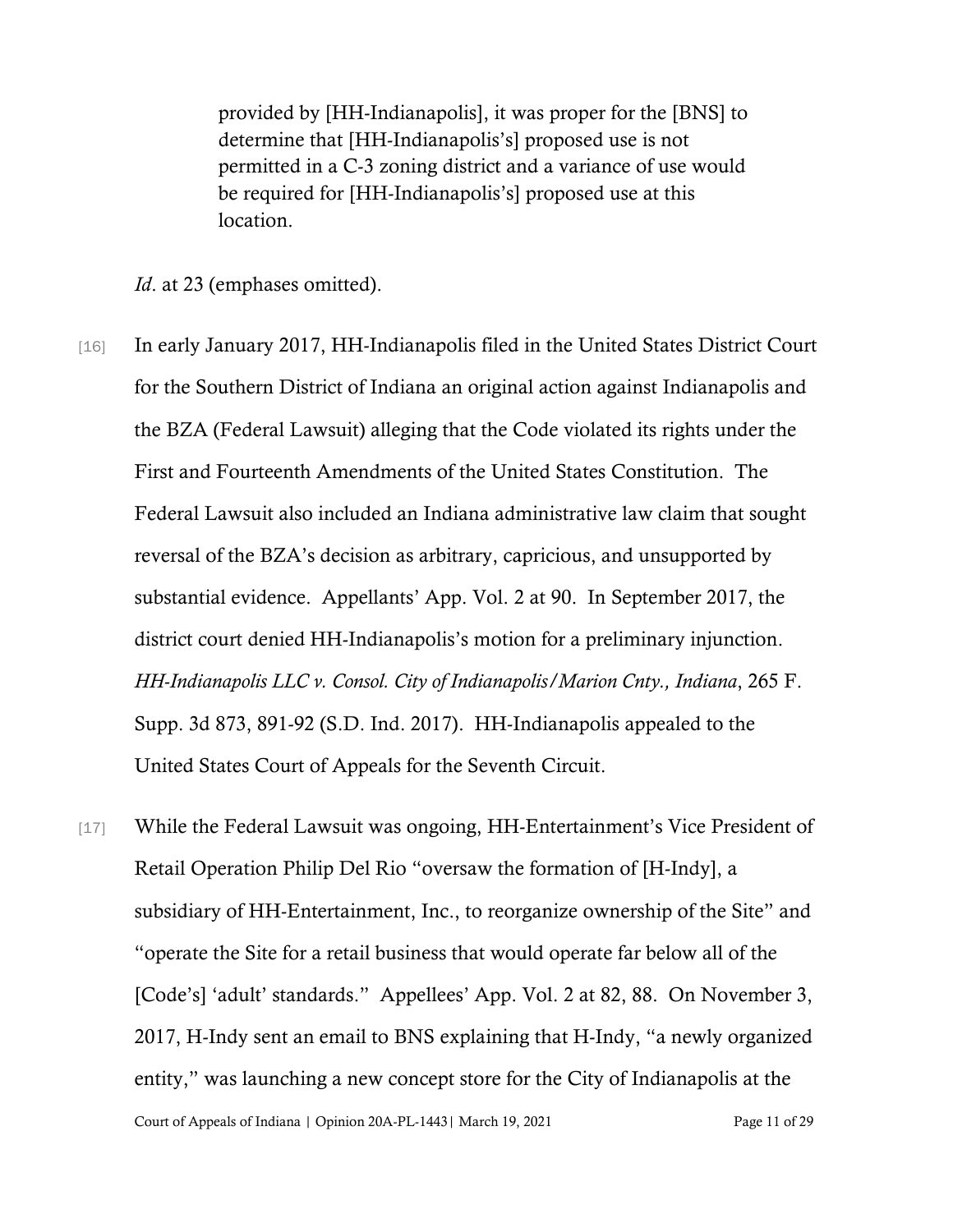Site, and adult products as defined by the Code would comprise no more than 10% of its inventory, stock in trade, or weekly revenue. Appellees' App. Vol. 3 at 34-35. It further advised that it would be submitting new building and signage plans for permits to open a retail store at the Site.

- [18] On November 6, 2017, BNS informed H-Indy that the Site was "currently subject to pending litigation before the 7th Circuit," and therefore all permit requests related to the Site were on a "litigation hold." *Id*. at 40. H-Indy emailed the City's counsel asking whether any provision in the Code authorized BNS to impose a litigation hold. *Id*. at 42. The City responded that although the Code did not specifically give the City the right to put a litigation hold on the building, it believed it had discretion to do so. *Id*. at 44.
- [19] On May 7, 2018, the Seventh Circuit affirmed the district court's denial of HH-Indianapolis's request for a preliminary injunction. *HH-Indianapolis, LLC v. Consol. City of Indianapolis & Cnty. of Marion, Indiana*, 889 F.3d 432, 441 (7th Cir. 2018).
- [20] On May 24, 2018, H-Indy filed a petition for action in mandate and declaratory judgment against BNS in Marion Superior Court under cause number 49D12- 1805-PL-20443. Appellees' App. Vol. 2 at 48. In Count 1, H-Indy sought an order of mandate to require BNS to review H-Indy's permit applications and to determine that BNS's litigation hold had no basis in law. *Id*. at 54. In Count 2, H-Indy sought declaratory judgment to determine the legitimacy of BNS's litigation hold. *Id*. H-Indy alleged (1) that it was "affiliated" with HH-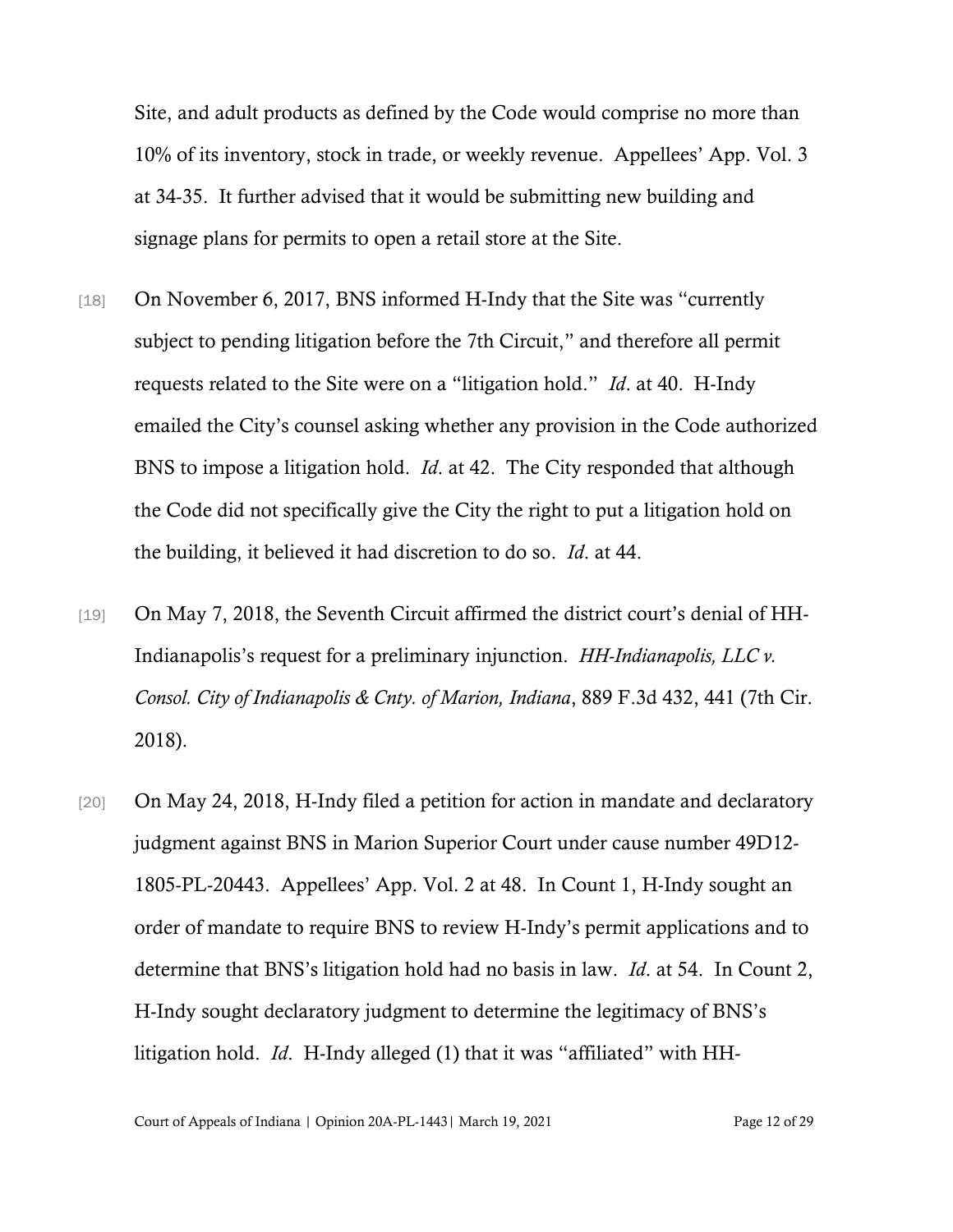Indianapolis, (2) was "a tenant" of the Site, and (3) it intended "to operate as a 'Hustler' branded store [at the Site], that offers Hustler and non-Hustler branded apparel, lingerie, and 'adult products' as defined in the [Code]." *Id*. at 49. On July 23, 2018, the City filed its answer, admitting that "litigation hold" does not appear in the Code. *Id*. at 77. The City's answer did not respond to the portion of H-Indy's complaint dedicated to declaratory judgment.

[21] On October 30, 2018, in the Federal Lawsuit, HH-Indianapolis and the City stipulated to dismissal of the federal questions with prejudice, leaving only the remaining state law claim appealing the BZA's decision to be filed in Marion Superior Court. *Id*. at 88. On November 9, 2018, the district court accepted the parties' stipulation and dismissed the HH-Indianapolis's state law claim without prejudice. On November 13, 2018, HH-Indianapolis transferred its state law claim to Marion Superior Court under cause number 49D02-1811-PL-45374. *Id.* at 9-27. In Count I, HH-Indianapolis sought an order in mandate, alleging that there was no evidence that its business should be designated as an adult bookstore or an adult services establishment, and therefore the "City's determination that a use variance was necessary was a violation of discretion, an abuse of process, and subject to an order in mandate to issue the requested permits to [HH-Indianapolis]." *Id*. at 16-17. In Count 2, HH-Indianapolis sought judicial review of the BZA's decision, asserting that it was arbitrary, capricious, contrary to the evidence, and unsupported by substantial evidence. *Id*. at 18.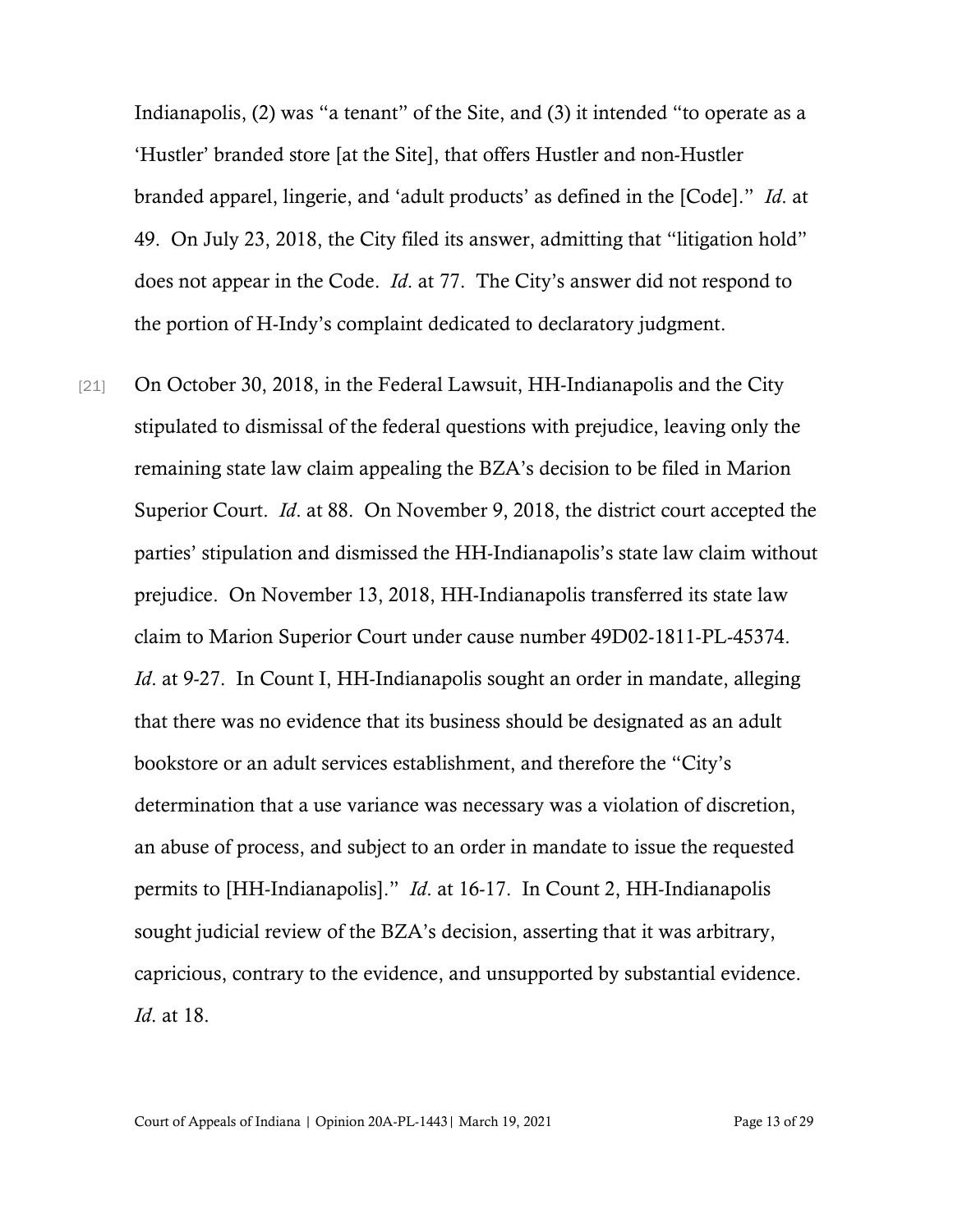[22] On February 4, 2019, the parties filed a joint stipulation to consolidate HH-Indianapolis's action with H-Indy's action under cause number 49D12-1805- PL-20443, which the trial court granted. *Id*. at 43. In June 2019, HH-Indianapolis and H-Indy moved for summary judgment. The City also moved for summary judgment. The trial court held a hearing on the motions, took the matter under advisement, and permitted the parties to file proposed findings of fact and conclusions thereon. On July 24, 2020, the trial court issued the Appealed Order and decreed as follows:

> A. The BZA's Affirmation of BNS's denial of HH-Indianapolis's Structural and Sign Permit Applications is REVERSED;

B. The BZA is ORDERED to issue new Findings of Fact consistent with the Findings and Conclusions of this Court within fourteen (14) days of the date of this Order that HH-Indianapolis was and is entitled to approval of its Structural and Sign Permit Applications pursuant to the requirements of the City Code;

C. The BNS is ORDERED to issue HH-Indianapolis's Structural and Sign Permits within fourteen (14) days of the date of this Order and as it pertains to the Site and these Parties, and BNS is further ORDERED to refrain from applying any further "Litigation Hold" or "Notice Hold" in connection with this matter;

D. BNS violated the constitutional rights and property rights of H-Indy in application of its "Litigation Holds." No such hold exists at law. The Court reserves the issue of whether H-Indy qualifies for damages and in what amount subject to further proceedings before this Court;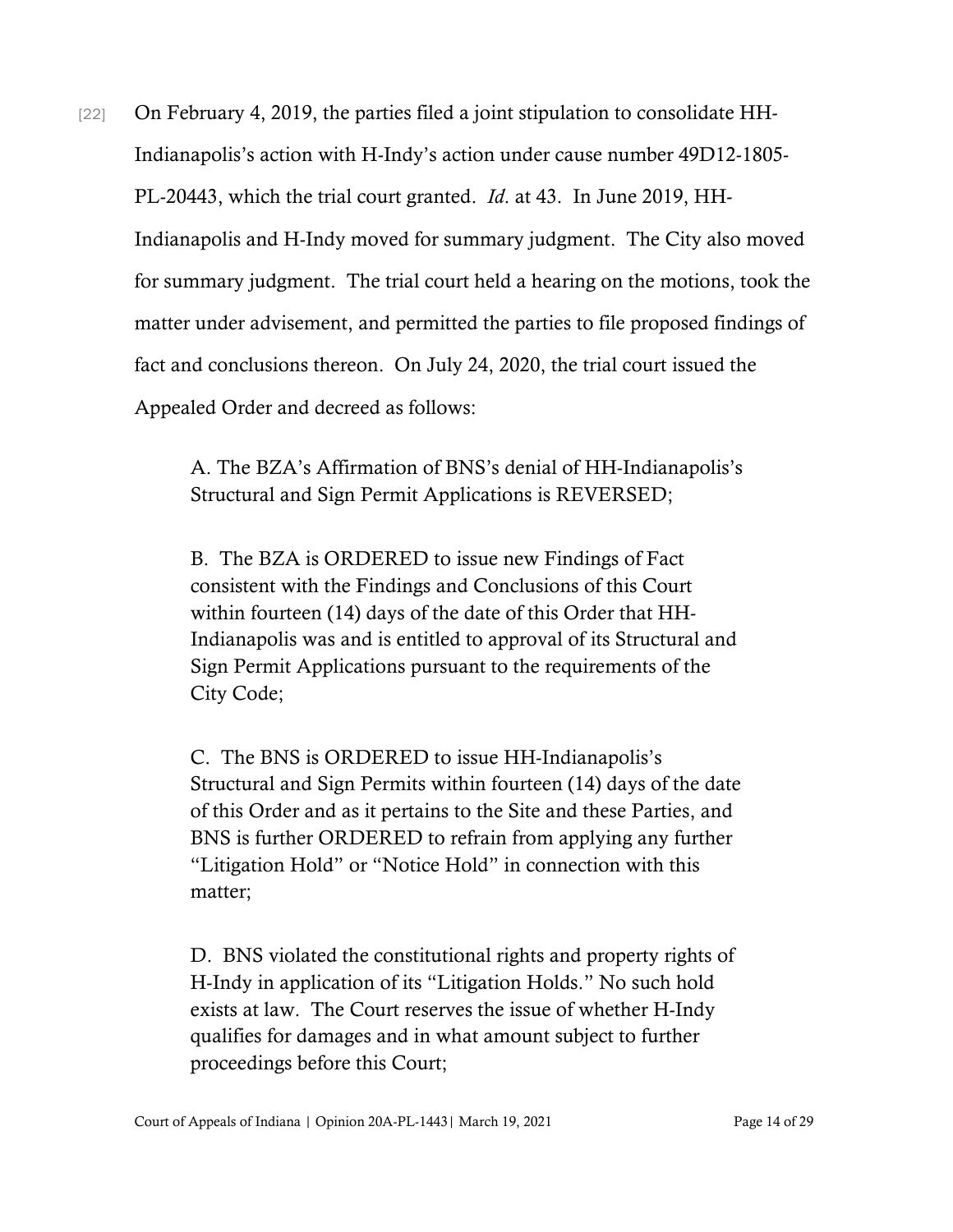E. BNS violated the constitutional rights and property rights of HH-Indianapolis in application of its "Notice Holds." No such hold is permitted at law. The Court reserves the issue of whether HH-Indianapolis qualifies for damages and in what amount subject to further proceedings before this Court[.]

Appealed Order at 41-42. The trial court expressly determined that there was no just reason for delay and directed the entry of judgment pursuant to Indiana Trial Rules 54(B) and 56(C), making its order a final, appealable judgment. This appeal ensued.

## Discussion and Decision

[23] We review the entry of summary judgment using the same standard as the trial court. *JDN Props., LLC v. VanMeter Enters., Inc.*, 17 N.E.3d 357, 359 (Ind. Ct. App. 2014).

> A party moving for summary judgment must make a prima facie showing that there are no genuine issues of material fact and that it is entitled to judgment as a matter of law. Summary judgment is improper if the movant fails to carry its burden, but if it succeeds, then the nonmoving party must come forward with evidence establishing the existence of a genuine issue of material fact. We will construe all factual inferences in the non-moving party's favor and resolve any doubts as to the existence of a material issue of fact against the moving party. Our standard of review is not altered when parties file cross-motions for summary judgment. Instead, we must consider each motion separately to determine whether the moving party is entitled to judgment as a matter of law. Also, in the summary judgment context, a trial court's entry of findings of fact and conclusions thereon does not alter our de novo standard of review; such findings and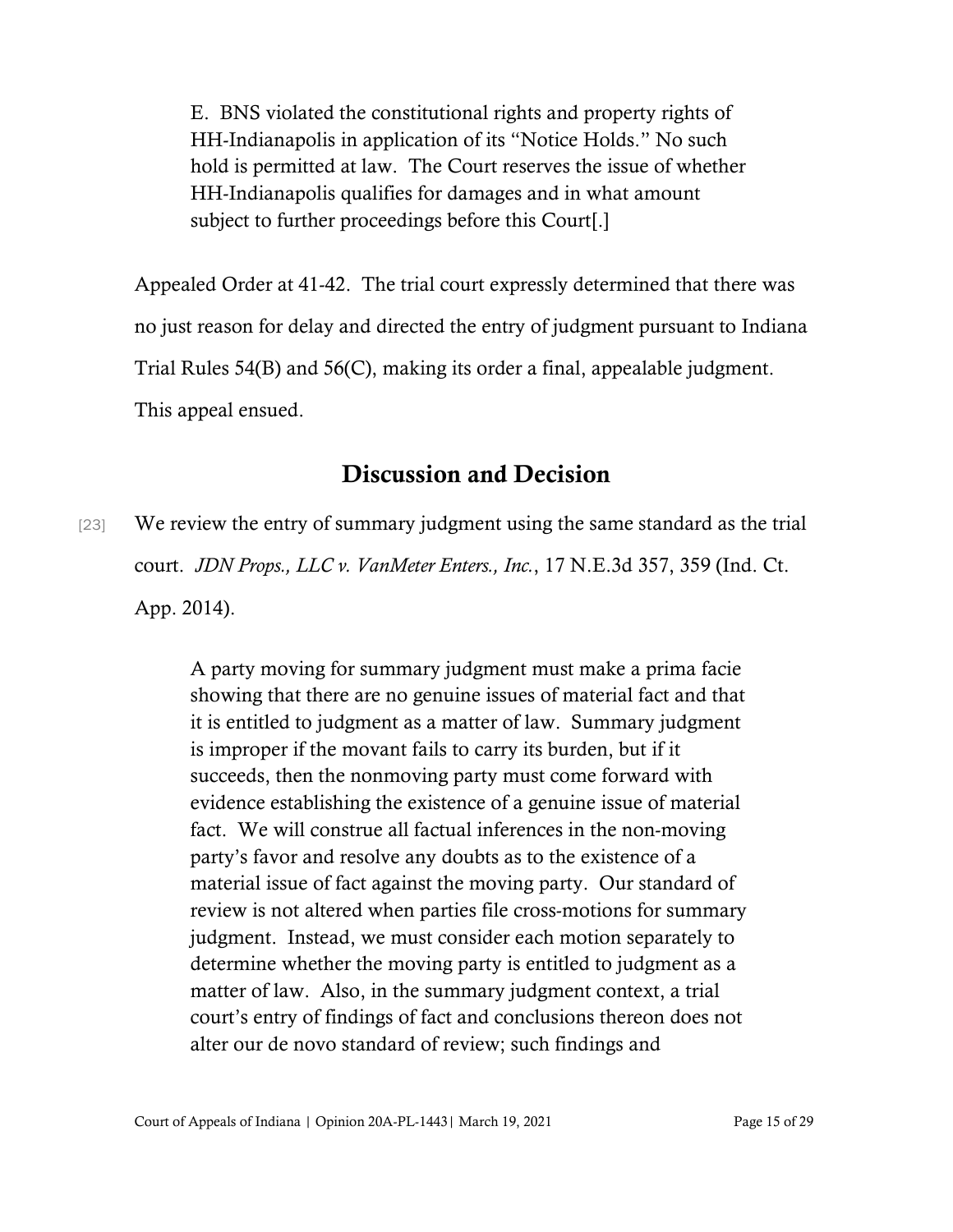conclusions merely aid our review by providing us with a statement of the reasons for the trial court's decision.

*Id.* at 359-360 (citations and quotation marks omitted). "A trial court's grant of summary judgment is clothed with a presumption of validity, and the appellant bears the burden of demonstrating that the trial court erred." *Carter v. Indianapolis Power & Light Co.*, 837 N.E.2d 509, 514 (Ind. Ct. App. 2005), *trans. denied* (2006). We may affirm the trial court's grant of summary judgment if it can be sustained on any theory or basis in the record. *Schon v. Frantz*, 156 N.E.3d 692, 698 (Ind. Ct. App. 2020). Nevertheless, our task is to carefully review the decision to ensure that a party was not improperly denied its day in court. *Id*.

# Section 1 – The BZA's decision against HH-Indianapolis is arbitrary, capricious, and unsupported by substantial evidence.

[24] The City argues that the trial court erred in reversing the BZA's decision against HH-Indianapolis. "When reviewing a zoning board's decision, we are bound by the same standard of review as the trial court." *Essroc Cement Corp. v. Clark Cnty. Bd. of Zoning App.*, 122 N.E.3d 881, 890-91 (Ind. Ct. App. 2019) (citing *Flat Rock Wind, LLC v. Rush Cnty. Area Bd. of Zoning App.*, 70 N.E.3d 848, 857 (Ind. Ct. App. 2017), *trans. denied*), *trans. denied*. Judicial review of zoning board decisions is governed by Indiana Code Chapter 36-7-4. Neither the trial court nor this Court may "try the cause de novo or substitute its judgment for that of the board." Ind. Code § 36-7-4-1611. As such, neither the trial court nor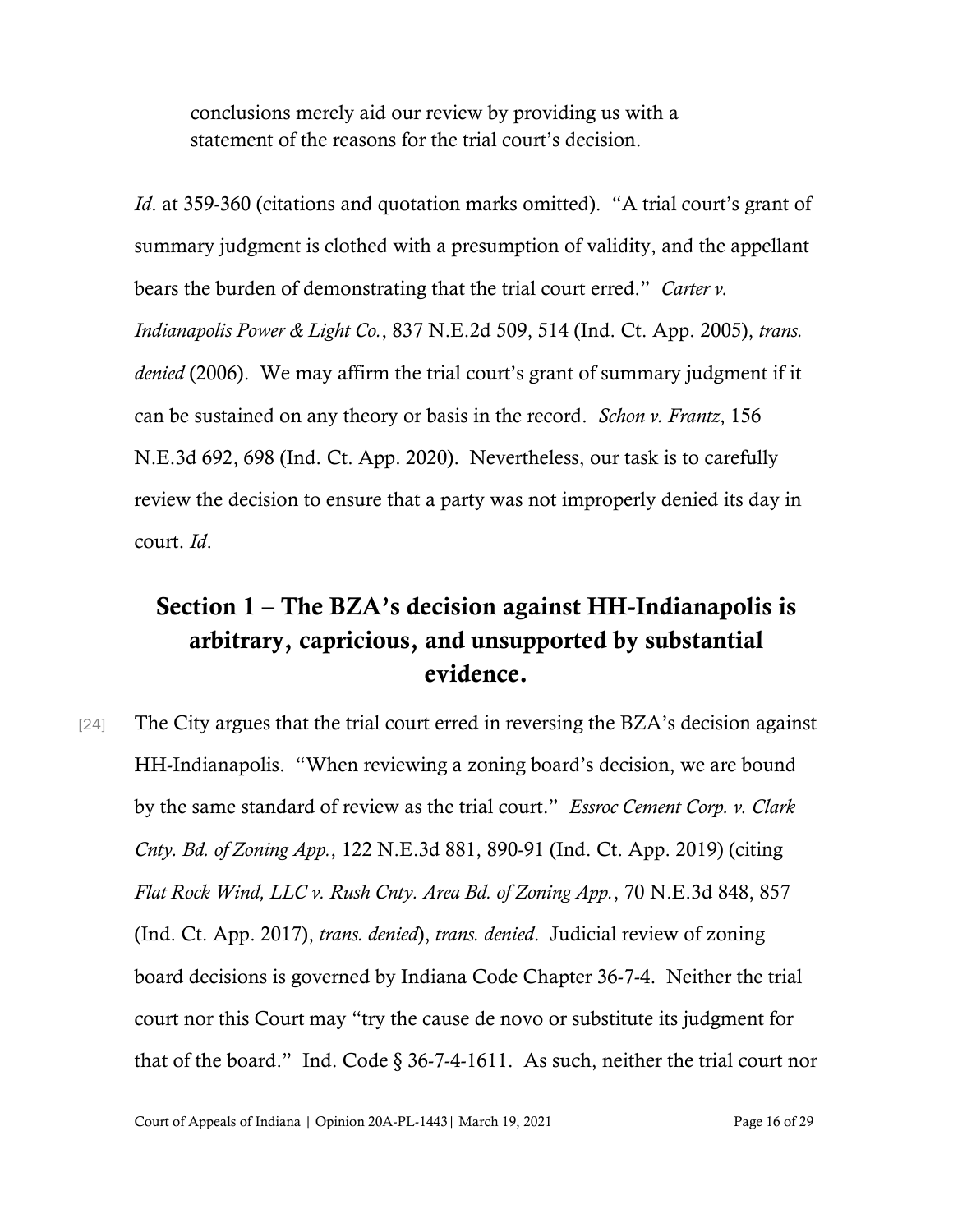this Court may reweigh the evidence or reassess the credibility of witnesses. *Essroc Cement*, 122 N.E.3d at 890-91.

[25] A court may grant relief from a zoning board's decision "only" if the person seeking judicial relief has been prejudiced by a zoning decision that is:

> (1) arbitrary, capricious, an abuse of discretion, or otherwise not in accordance with law;

(2) contrary to constitutional right, power, privilege, or immunity;

(3) in excess of statutory jurisdiction, authority or limitations, or short of statutory right;

(4) without observance of procedure required by law; or

(5) unsupported by substantial evidence.

Ind. Code  $\S 36-7-4-1614(d)$ . A decision is arbitrary and capricious if it is "patently unreasonable" or "made without consideration of the facts and in total disregard of the circumstances and lacks any basis which might lead a reasonable person to the same conclusion." *Lockerbie Glove Factory Town Home Owners Ass'n v. Indianapolis Historic Pres. Comm'n*, 106 N.E.3d 482, 488 (Ind. Ct. App. 2018) (quotation marks omitted), *trans. denied*. A decision is unsupported by substantial evidence if there is no "relevant evidence which a reasonable mind might accept as adequate to support a conclusion." *Id*. "The burden of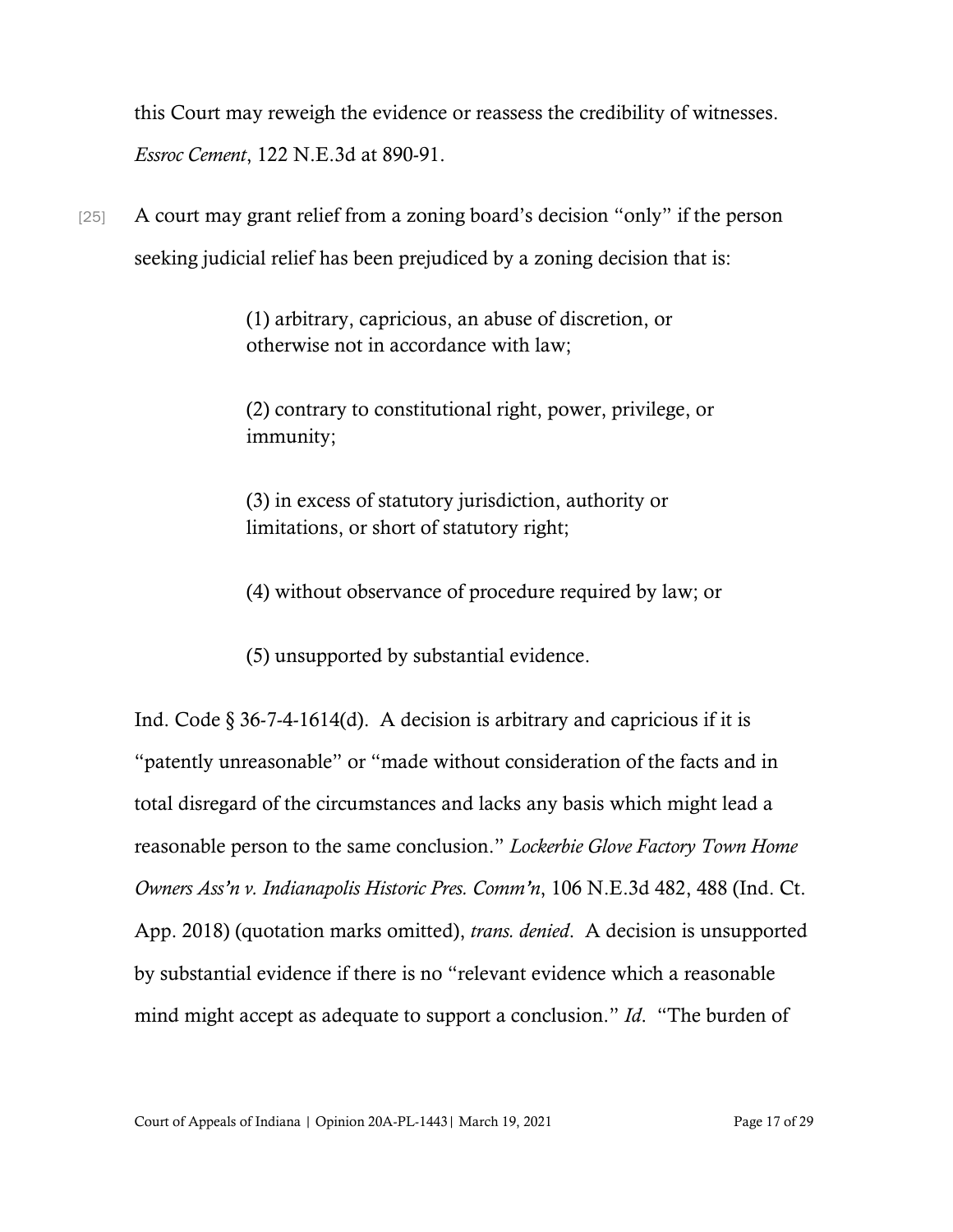demonstrating the invalidity of a zoning decision is on the party to the judicial review proceeding asserting invalidity." Ind. Code  $\S 36-7-4-1614(a)$ .

- [26] Here, the BZA's decision upheld BNS's determination that HH-Indianapolis's proposed use of the Site was for an adult entertainment business, which was not a permitted use and required the grant of a use variance.<sup>[4](#page-17-0)</sup> As mentioned, an adult entertainment business includes an adult bookstore and an adult services establishment. Code § 740-202. Notably, when BNS informed HH-Indianapolis that BNS had determined that the Site's proposed use was for an adult entertainment business, BNS did not explain how the Site's proposed use satisfied the definition for either an adult bookstore or an adult services establishment. The BZA's decision relies on both definitions, and therefore we consider each.
- [27] We first address whether the Site's proposed use could properly be classified as an adult bookstore. An adult bookstore is defined as follows:

[A]n establishment having at least 25% of its

<span id="page-17-0"></span> $4$  The parties dispute whether HH-Indianapolis bore the burden of proving that its proposed use would be a permitted use. HH-Indianapolis asserts that the BZA improperly imposed the burden on it to show that the BNS's determination was erroneous. In support, it cites *County of Lake v. Pahl*, 28 N.E.3d 1092, 1100 (Ind. Ct. App. 2015), *trans. denied*, wherein the Court stated, "A party seeking an injunction for a zoning violation must prove: (1) the existence of a valid ordinance and (2) a violation of that ordinance." However, this case involves the denial of a permit application rather than an injunction for a zoning violation. As such, we do not find *County of Lake* applicable. Our review of the Code does not reveal any burden-of-proof provision governing structural or sign permit denials. However, we need not resolve this question because we conclude that the BZA's decision is arbitrary, capricious, and unsupported by substantial evidence based on the burden of proof it did apply.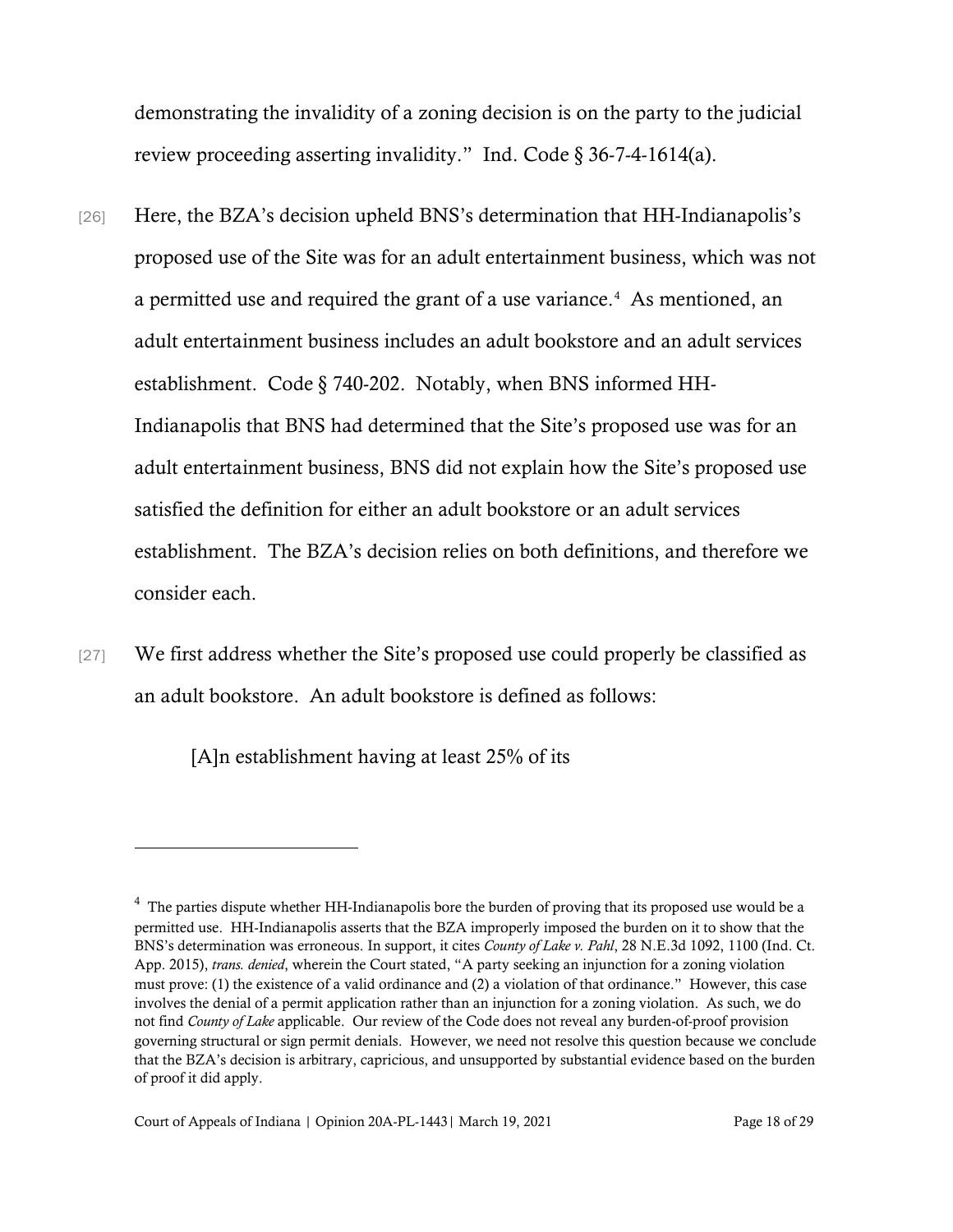(1) Retail floor space used for the display of adult products; or

(2) Stock in trade consisting of adult products; or

(3) Weekly revenue derived from adult products.

For purposes of this definition, the phrase *adult products* means books, magazines, periodicals or other printed matter, or photographs, films, motion pictures, video cassettes, slides, tapes, records or other forms of visual or audio representations which are distinguished or characterized by their emphasis on matter depicting, describing or relating to *specified sexual activities* or *specified anatomical areas*. For purposes of this definition, the phrase *adult products* also means a device designed or marketed as useful primarily for the stimulation of human genital organs, or for sadomasochistic use or abuse. Such devices shall include, but are not limited to bather restraints, body piercing implements (excluding earrings or other decorative jewelry), chains, dildos, muzzles, non-medical enema kits, phallic shaped vibrators, racks, whips, and other tools of sado-masochistic abuse.

*Id*. (emphases added).

[28] "Specified sexual activities" are any of the following:

(1) Human genitals in a state of sexual stimulation or arousal;

(2) Acts of human masturbation, sexual intercourse or sodomy;

(3) Fondling or other erotic touching of human genitals, pubic regions, buttocks or female breasts;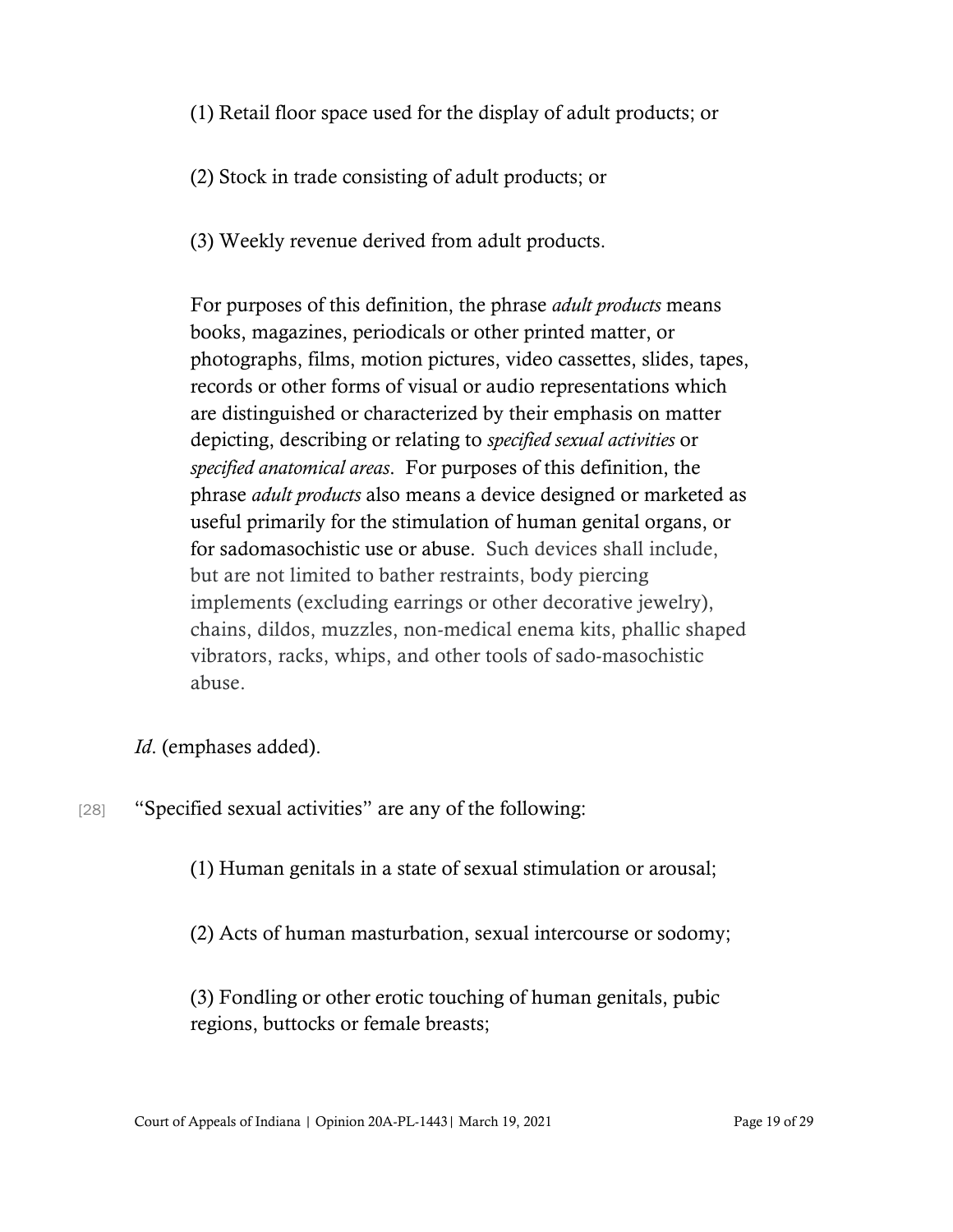(4) Flagellation or torture in the context of a sexual relationship;

(5) Masochism, erotic or sexually oriented torture, beating or the infliction of pain;

(6) Erotic touching, fondling or other such contact with an animal by a human being; or

(7) Human excretion, urination, menstruation, vaginal or anal irrigation as part of or in connection with any of the activities set forth in (1) through (6) above.

### *Id*.

[29] "Specified anatomical areas" are any of the following:

1. Less than completely and opaquely covered human genitals, pubic region, buttocks, anus or female breasts below a point immediately above the top of the areolae; or

2. Human male genitals in a discernibly turgid state, even if completely and opaquely covered.

#### *Id*.

[30] Here, the evidence that was before the BZA shows that the Initial Sales Chart represented nationwide company data and the Indianapolis Revenue Table provided specific projected data for the Indianapolis store. There is no evidence to the contrary. Notably, the evidence shows that Mann determined that the Site's proposed use was for an adult entertainment business before HH-Indianapolis had responded to Schuck's request for additional information.

Court of Appeals of Indiana | Opinion 20A-PL-1443 | March 19, 2021 Page 20 of 29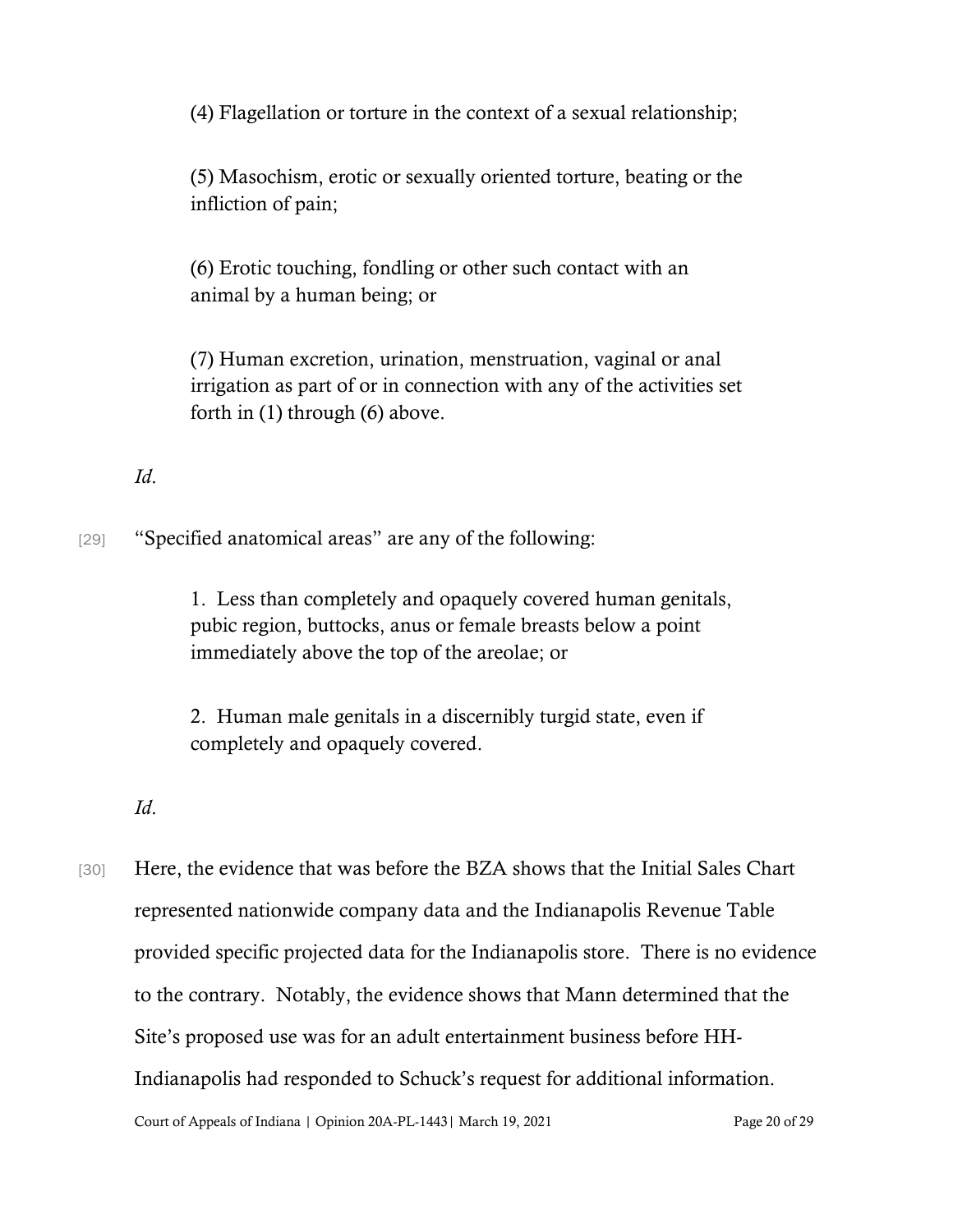Thus, Mann made a determination without the benefit of data that was specific to the Indianapolis store. Further, the BNS Report was based on the Initial Sales Chart and its associated documents and not on the Indianapolis Revenue Table and its associated documents.

- [31] The Indianapolis Revenue Table and floor plan indicate that adult products were forecast to make up 12.4% of the store's expected weekly revenue and their display would comprise 8.7% of the retail floor space. Appellants' App. Vol. 2 at 122. Assuming, without deciding, that the Games/Party/Toys category meets the definition of adult products, this category was forecast to make up 5.7% of the Site's expected weekly revenues and comprise 3.8% of the retail floor space. *Id*. Games/Party/Toys and Adult Products together would make up 18.1% of the Site's expected weekly revenue and take up 12.5% of the retail floor space. *Id*. This evidence shows that the Site's proposed use does not meet the definition of an adult bookstore.
- [32] Nevertheless, the BZA found that there was credible evidence that some merchandise was mischaracterized as non-adult to stay under the 25% threshold of adult products. Our review of the record fails to reveal any such evidence. The City argues that the Cincinnati store and the website evidence cast doubt upon the accuracy of HH-Indianapolis's information, but that evidence is irrelevant to the Indianapolis store. Here, the Indianapolis store is in the C-3 zoning district and must operate within its restrictions or face the consequences for any violations. There is no evidence to support the notion that the Site will operate in violation of the Code. To assume as much amounts to pure

Court of Appeals of Indiana | Opinion 20A-PL-1443 | March 19, 2021 Page 21 of 29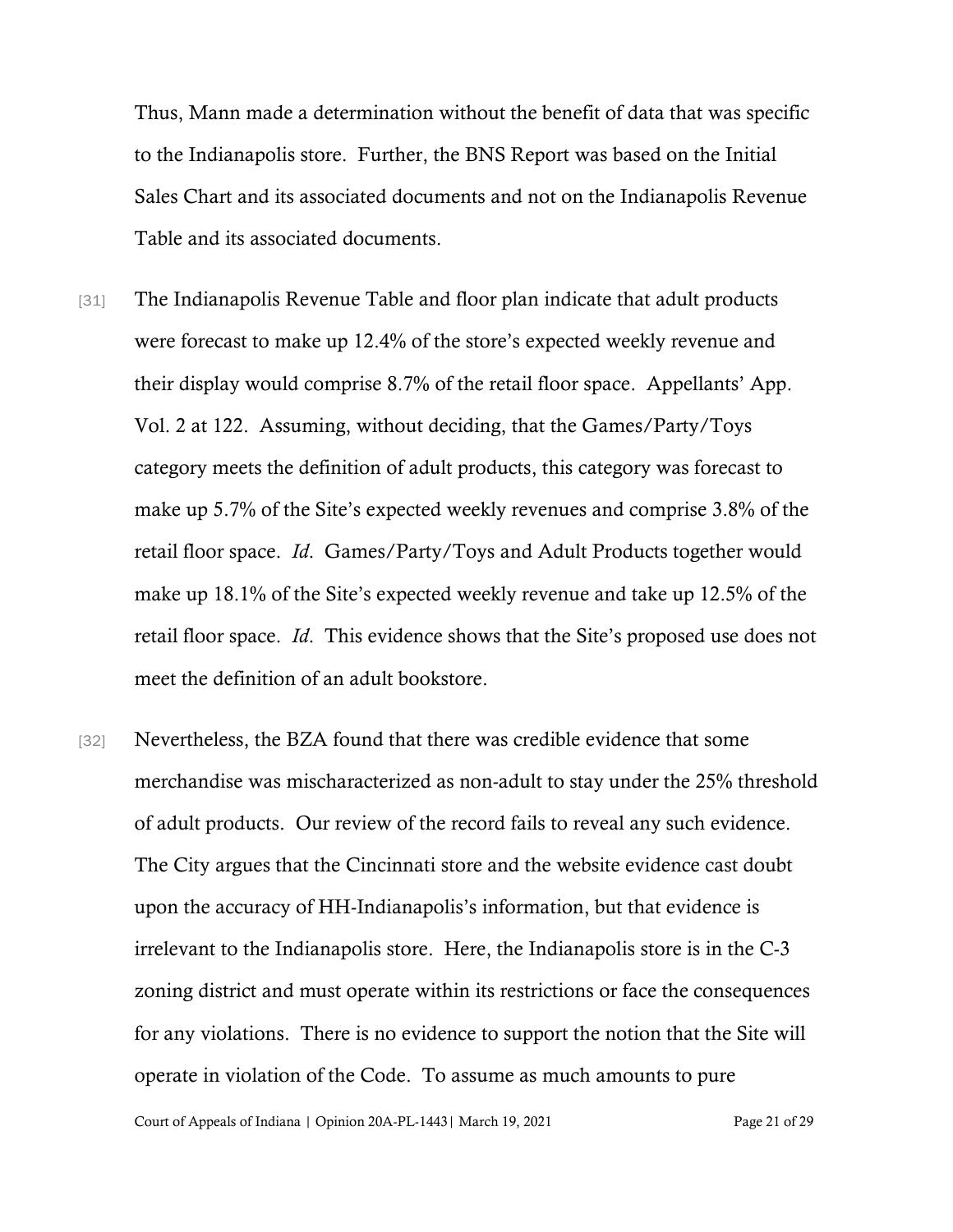speculation. *See Wright v. Northrop*, 621 N.E.2d 1142, 1146 (Ind. Ct. App. 1993) (reversing zoning board's decision where " [t]he findings made by the [b]oard amounted to little more than speculative conclusions by the members"). The City, of course, will have the authority to investigate and enforce alleged Code violations after the store is opened.

- [33] The City also asserts that the BZA's finding is supported by the contradictory nature of the Initial Sales Chart and the Indianapolis Revenue Table. However, as discussed, the uncontradicted evidence clearly establishes the reason that they are different: the first chart represented nationwide data, and the second was specific to the Indianapolis store. We conclude that there is no relevant evidence that a reasonable mind might accept as adequate to support a finding that HH-Indianapolis mischaracterized merchandise. *See Lockerbie Glove*, 106 N.E.3d at 488.
- [34] Next, we address whether the Site's proposed use could properly be classified as an adult services establishment. An adult services establishment is "any building, premises, structure or other facility, or any part thereof, under common ownership or control which provides a preponderance of services involving specified sexual activities or display of specified anatomical areas." Code § 740-202.
- [35] "Services involving specified sexual activity" or "display of specified" anatomical areas" are "any combination of *two* or more" of five listed categories, three of which are relevant here: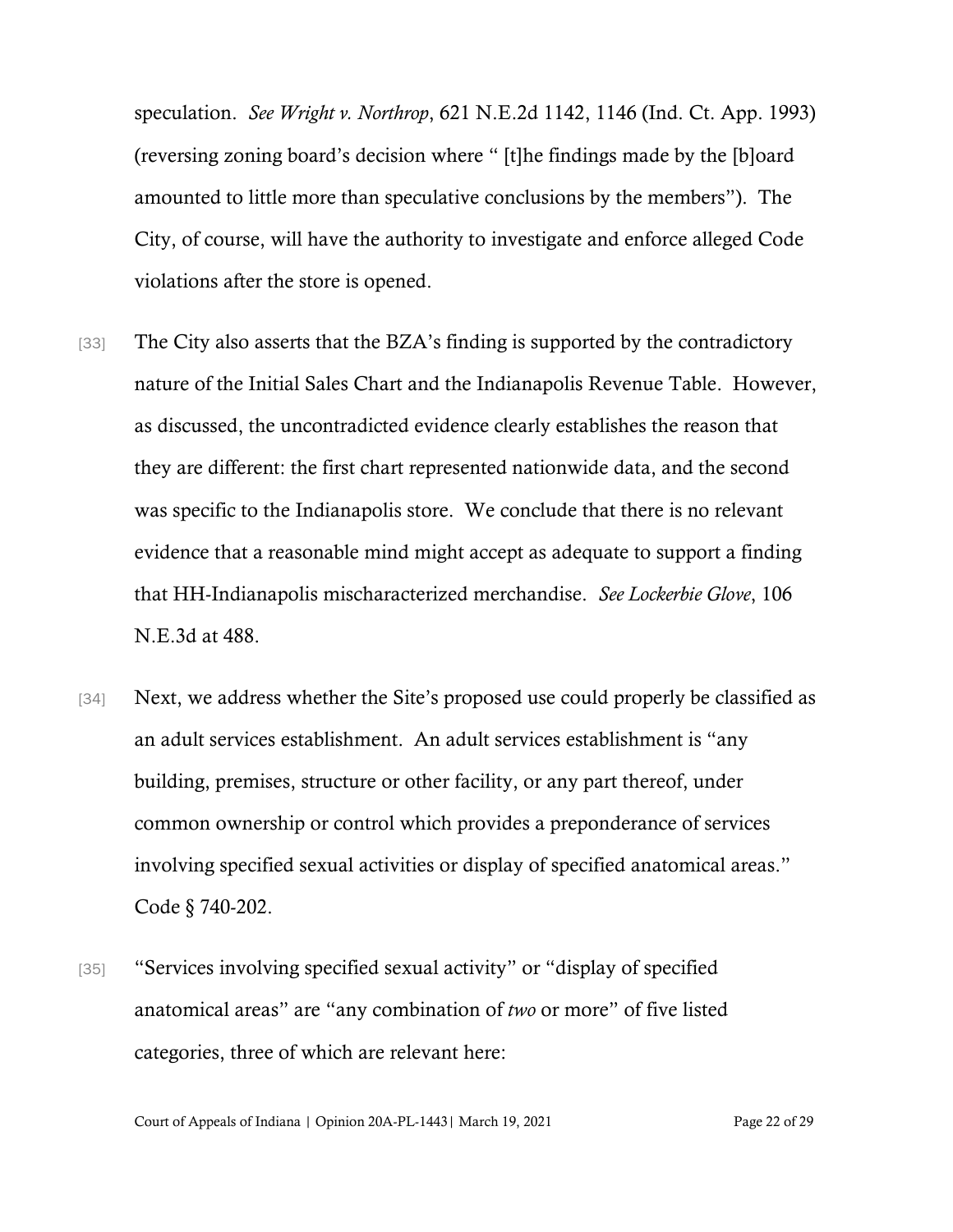1. The sale or display of books, magazines, periodicals or other printed matter, or photographs, films, motion pictures, video cassettes, slides, tapes, records or other forms of visual or audio representation that are characterized by an emphasis upon the depiction or description of specified sexual activities or specified anatomical areas;

2. The presentation of films, motion pictures, video cassettes, slides, or similar photographic reproductions that are distinguished or characterized by an emphasis upon the depiction or description of specified sexual activities or specified anatomical areas for observation by patrons;

[3]. Live performances by topless or bottomless dancers, go-go dancers, exotic dancers, strippers, or similar entertainers, where such performances are distinguished or characterized by an emphasis on specified sexual activities or specified anatomical areas;

*Id*. [5](#page-22-0) (emphasis added).

[36] The BZA found that the evidence did not refute the BNS's determination that "a subpart of the overall facility would be created which provides a preponderance of services involving specific sexual activities or display of specified anatomical areas" and referred to services in all three of the above categories. Appellees' App. Vol. 2 at 23. The BZA also found that it was proper for the BNS to determine that the Site's proposed use was an adult

<span id="page-22-0"></span><sup>&</sup>lt;sup>5</sup> Broadly speaking, the other two categories involve motion picture machines and unlicensed massage schools.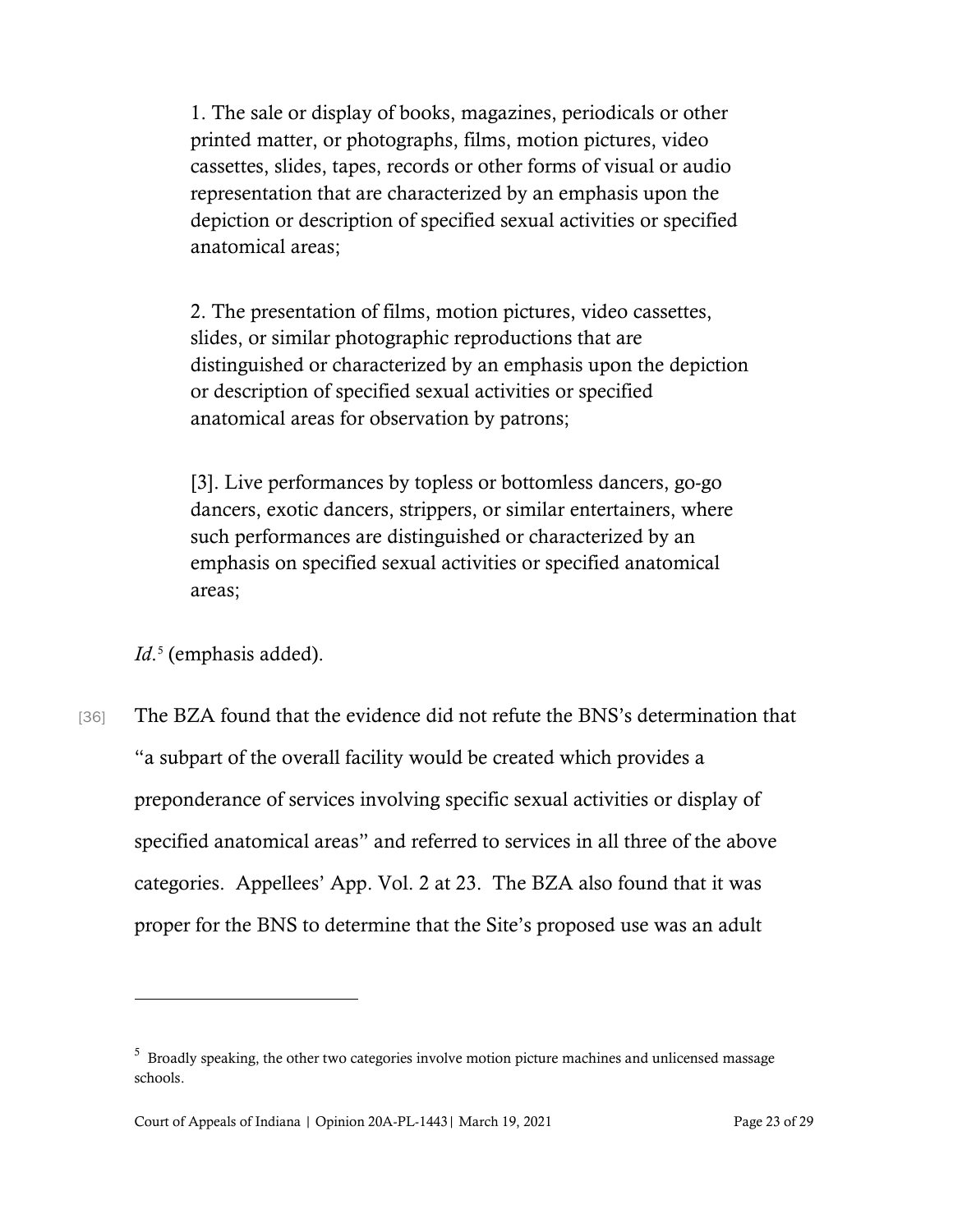services establishment based on "contradictory, inconsistent, and recalculated information" provided by HH-Indianapolis. *Id*.

[37] We note that there is no dispute that the Site's business activities include the first category. We also note that BNS did not make a determination that HH-Indianapolis would engage in services that fall within the third category. The BNS Report claimed that "this operation typically includes at least two of the five listed categories" that comprise an adult services establishment: (1) the sale of books or other printed materials and photographs or other visual or audio representations characterized by an emphasis upon specified sexual activities or specified anatomical areas; and (2) the presentation of films or similar photographic reproductions characterized by an emphasis upon specified sexual activities or specified anatomical areas for observation by patrons. *Id*. at 142. The BNS Report maintained that the Indianapolis store would engage in services in the second category because "this operation" includes workshops and courses with live demonstrations and video with titles such as "Gym Class: Sexual Gymnastics" and "Sex Toys 201: Couple's Toys." *Id*. The City argues that the business activity of other Hustler Hollywood stores and its website demonstrate that the Indianapolis store will provide the same services, but we have already concluded that evidence of other stores and the website is irrelevant to the Indianapolis store. Moreover, none of HH-Indianapolis's permit applications or submissions to the BZA mention the Site providing any services in the second or third categories. Thus, there is no evidence that the Site will provide services in the second or third categories. There are no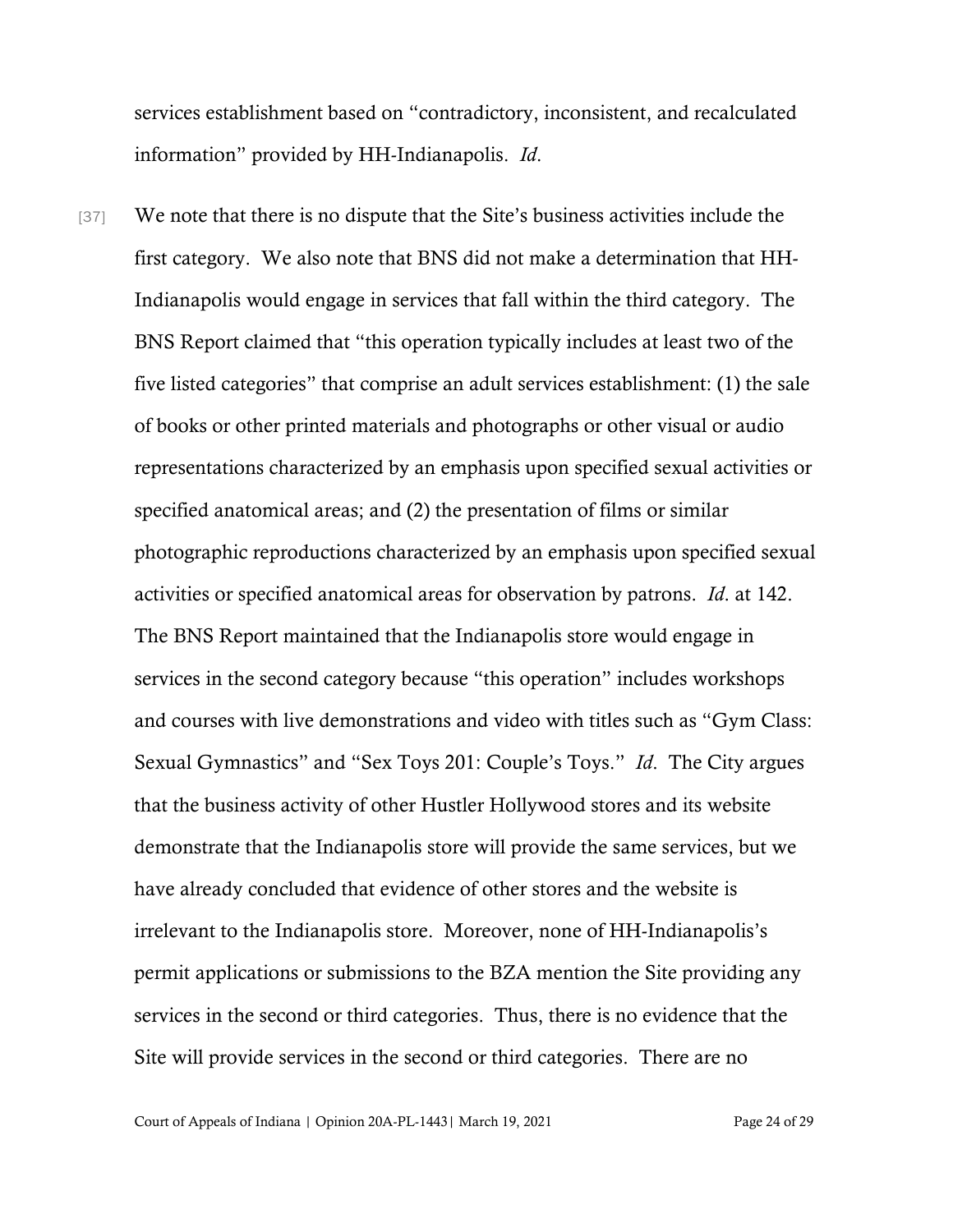"contradictions, inconsistencies, or recalculated information" regarding services in the second or third categories. There is simply no evidence relevant to the Indianapolis store that shows that its proposed use is to provide services involving specified sexual activity or display of specified anatomical areas in any category other than the first. Accordingly, BZA's findings related to the definition of an adult services establishment are arbitrary, capricious, and unsupported by substantial evidence.

[38] In sum, we conclude that the BZA's decision affirming BNS's determination that the Site's proposed use is for an adult entertainment business is arbitrary, capricious, and unsupported by substantial evidence.[6](#page-24-0) We therefore affirm the trial court's order reversing the BZA's decision, ordering it to issue new Findings, and ordering BNS to issue HH-Indianapolis's structural and sign permit applications.

# Section 2 – H-Indy is entitled to judgment as a matter of law on its claim that its constitutional rights and property rights were violated.

[39] As an initial matter, we must resolve the parties' dispute as to whether the trial court granted H-Indy's request for mandamus relief. In Count 1 of its complaint, H-Indy sought an order of mandate to require BNS to review H-

<span id="page-24-0"></span> $6$  Because we are affirming the grant of summary judgment on this ground, we need not address the City's argument that the trial court erred in determining that BNS and the BZA were prohibited from inquiring into the nature of HH-Indianapolis's business.

Court of Appeals of Indiana | Opinion 20A-PL-1443 | March 19, 2021 Page 25 of 29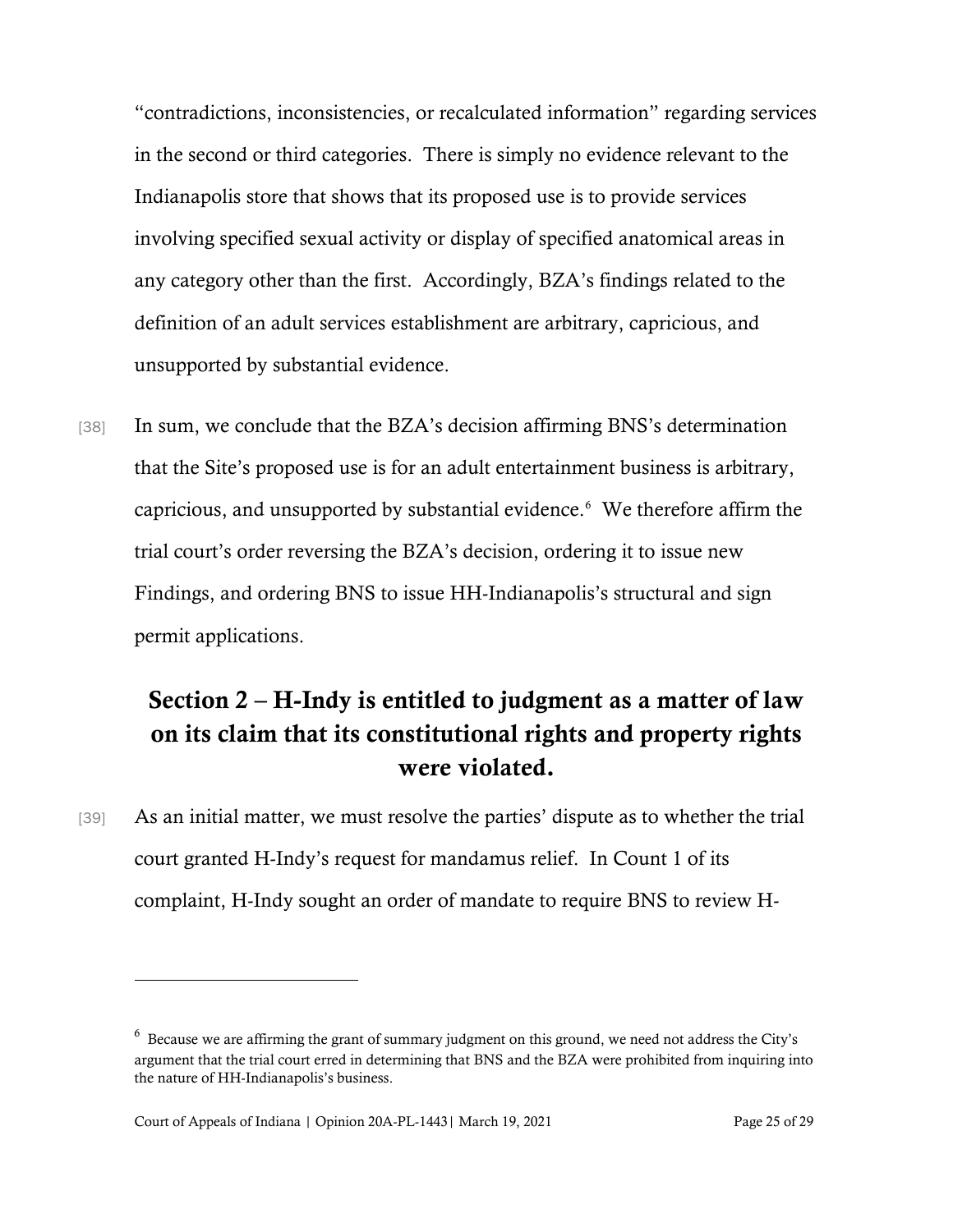Indy's permit applications. Appellees' App. Vol. 2 at 53. In Count 2, H-Indy sought declaratory judgment to determine the legitimacy of BNS's "litigation hold." *Id*. at 54. The trial court concluded that "BNS violated the constitutional rights and property rights of H-Indy in application of its 'Litigation Holds.' No such hold exists at law." Appealed Order at 41. The City asserts that the trial court does not appear to have granted H-Indy's request for an order of mandate and requests that this Court "reverse any determination that H-Indy is entitled to the performance of any mandated action to the extent that such a determination can be found in the trial court's order." Appellants' Br. at 30 n.2 (citing Appealed Order at 32, Findings 152-54). H-Indy asserts that the trial court did grant its request for order of mandate. Although the trial court set forth some blackletter law regarding mandate orders, the trial court did not grant H-Indy's request that BNS be ordered to review H-Indy's permit request. Accordingly, we conclude that the trial court did not grant H-Indy's request for an order of mandate. [7](#page-25-0)

[40] We now consider whether the trial court erred by concluding that BNS violated H-Indy's constitutional rights and property rights by imposing an unauthorized litigation hold on applications relating to the Site. $8$  We begin by noting that the

<span id="page-25-0"></span> $7$  H-Indy asserts that the trial court ordered BNS to refrain from applying any further litigation hold or notice hold "in connection with this matter." Appealed Order at 41. However, that phrase occurs in the paragraph ordering BNS to issue HH-Indianapolis's structural and sign permits and does not appear to apply to H-Indy because H-Indy had not submitted any permit applications.

<span id="page-25-1"></span><sup>&</sup>lt;sup>8</sup> The City argues that H-Indy lacks standing to bring its declaratory judgment action. H-Indy contends that the City waived its standing argument because the City failed to answer the portion of H-Indy's complaint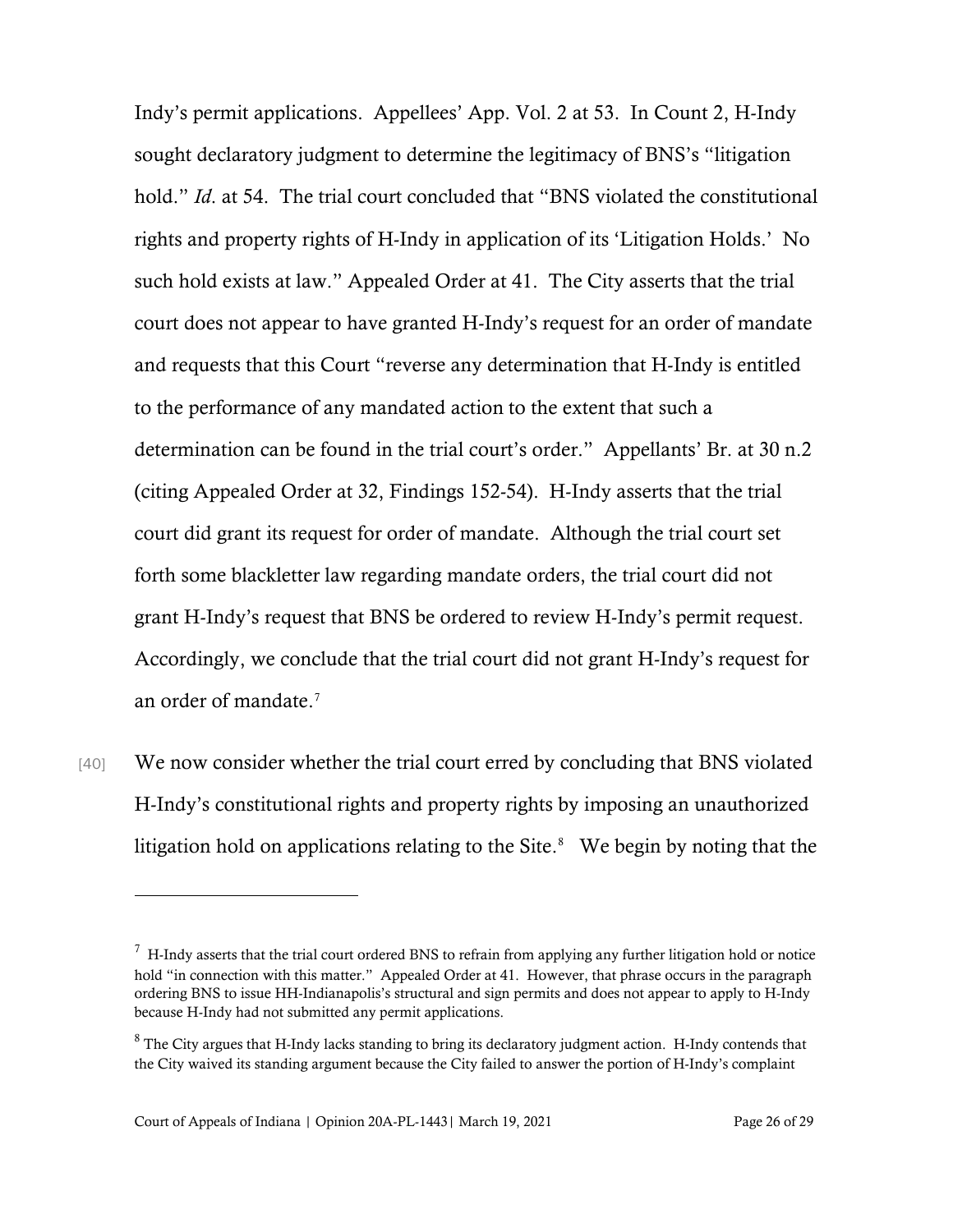City admitted in its answer that the Code does not mention "litigation holds" and it makes no argument on appeal that BNS was authorized to impose such a hold. Accordingly, the City has failed to carry its burden to persuade us that the trial court erred in concluding that the litigation hold had no basis in law. As for whether H-Indy's constitutional rights were violated, the City claims that "[t]he trial court makes references to the United States Constitution, and due process generally, but does not explicitly hold that BNS violated any provisions other than Article I, Section 23, of the Indiana Constitution." Appellants' Br. at 31 (citations to Appealed Order omitted). The City then confines its argument to Article 1 Section 23, making no challenge to H-Indy's claims that the "litigation hold" violated its federal constitutional rights to due process and equal protection. Contrary to the City's assertion, the trial court made specific findings pertaining to H-Indy's federal constitutional rights:

157. The Court concludes that the City acted outside the scope of its legal authority and as a result denied H-Indy's due process. The evidence demonstrates an impermissible ad hoc process was used by the City in permitting which was not legally authorized and did not observe the tenets of "fundamental fairness" involving the opportunity to be heard at a meaningful time and in a meaningful manner. *In re C.G.*, 954 N.E.2d 910, 917 (Ind. 2011); *see also* [*Ayers v. Porter Cnty. Plan Comm'n*, 544 N.E.2d 213, 219 (Ind. Ct. App. 1989)].

relating to its declaratory judgment action. We agree with H-Indy. Pursuant to Indiana Trial Rule 8(D), the unchallenged averments of H-Indy's complaint are deemed admitted.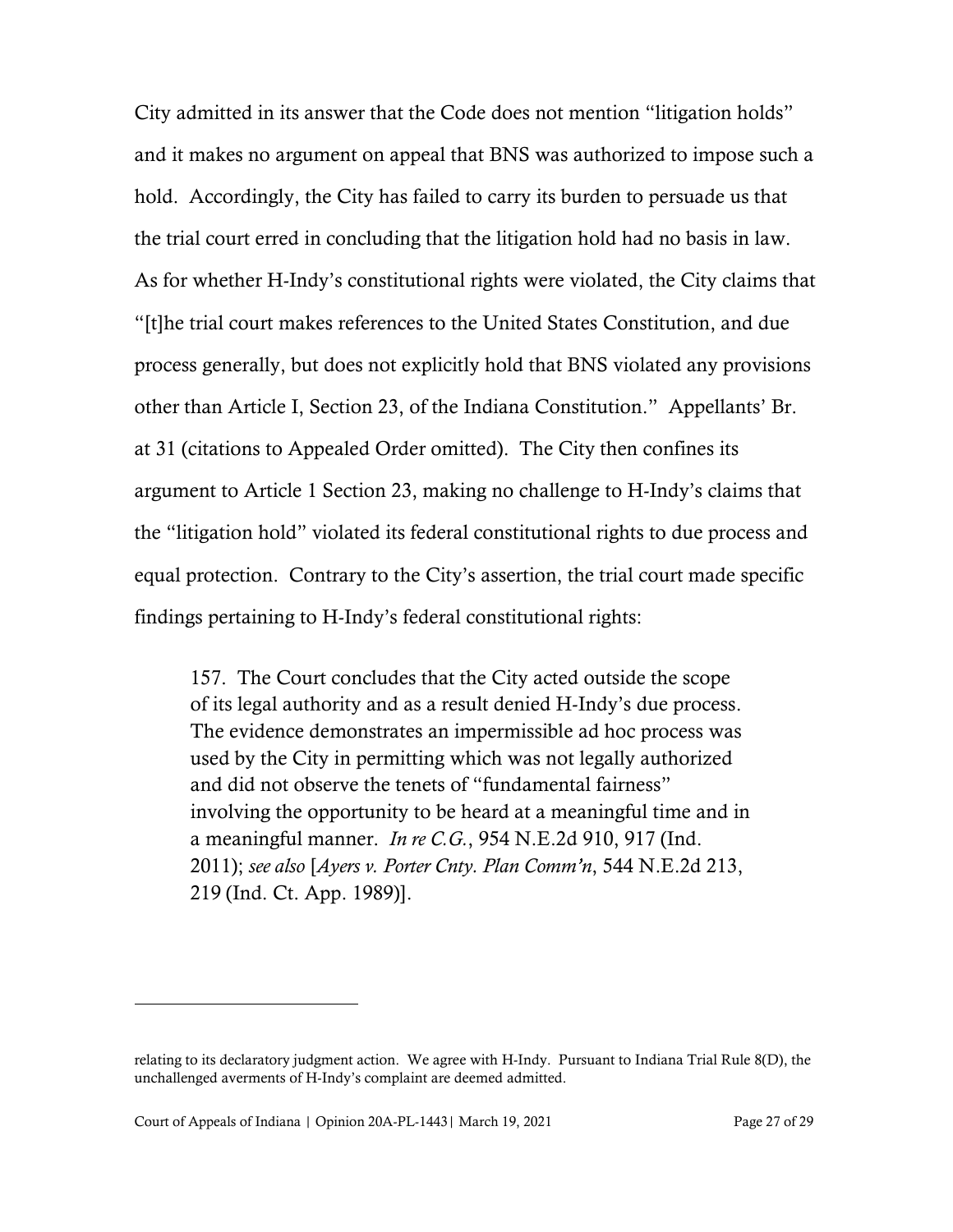186. The Court concludes that BNS and the City operated contrary to constitutional right and authority in dealing with H-Indy and, in particular, application of a "litigation hold" without due process and in treating H-Indy unequally.

Appealed Order at 33, 41.

….

[41] The City bears the burden of persuading us that the trial court erred. In its reply brief, the City briefly argues that H-Indy was not denied due process because it failed to show that it had a protectible property interest and did not actually submit permit applications. [9](#page-27-0) Appellants' Reply Br. at 13. We are unpersuaded. The materials designated by H-Indy in support of its summary judgment motion, particularly its November 3, 2017 email to BNS and Del Rio's affidavit, constitute prima facie evidence that H-Indy had a property interest in the Site. Appellees' App. Vol. 2 at 88; Appellees' App. Vol. 3 at 34. Further, the harm to H-Indy occurred when BNS indicated that it would not process any permit applications; any attempt by H-Indy to submit permit applications would have been futile. We conclude that the City has failed to carry its burden to demonstrate that the trial court erred by concluding that H-Indy's due

<span id="page-27-0"></span><sup>&</sup>lt;sup>9</sup> "The Due Process Clause of the U.S. Constitution and the Due Course of Law Clause of the Indiana Constitution prohibit state action that deprives a person of life, liberty, or property without a fair proceeding." *In re C.G.*, 954 N.E.2d 910, 916 (Ind. 2011) (quoting *In re Paternity of M.G.S.*, 756 N.E.2d 990, 1004 (Ind. Ct. App. 2001), *trans. denied*.).